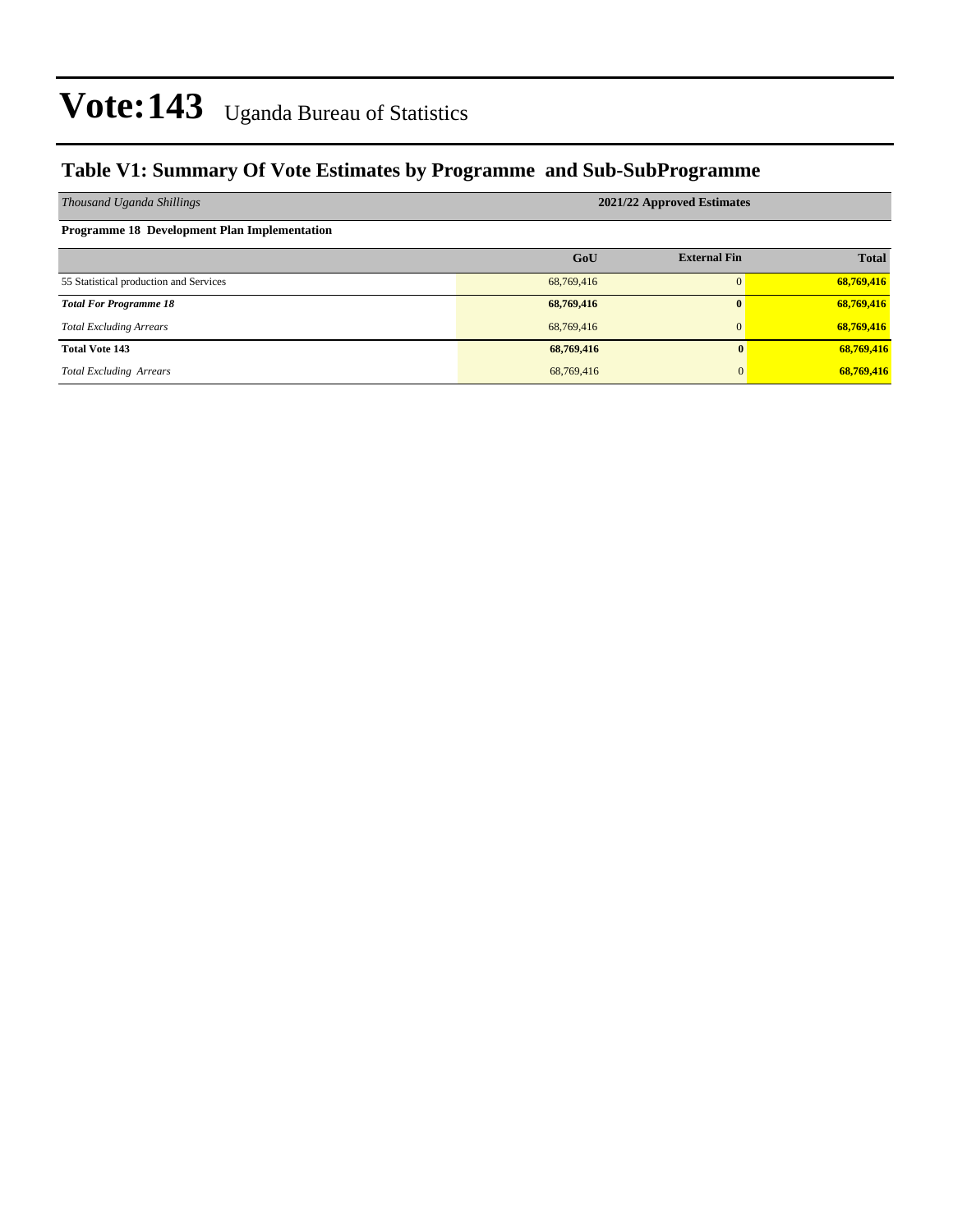### **Table V2: Summary Of Vote Estimates by Sub-SubProgramme,Department and Project**

| Thousand Uganda Shillings                                                 |                  | 2020/21 Approved Budget |                  | 2021/22 Approved Estimates |             |                               |              |
|---------------------------------------------------------------------------|------------------|-------------------------|------------------|----------------------------|-------------|-------------------------------|--------------|
| Sub-SubProgramme 55 Statistical production and Services                   |                  |                         |                  |                            |             |                               |              |
| <b>Recurrent Budget Estimates</b>                                         | <b>Wage</b>      | Non-Wage                | <b>AIA</b>       | <b>Total</b>               | <b>Wage</b> | Non-Wage                      | <b>Total</b> |
| 01 Population and Social Statistics                                       | 939,138          | 1,681,862               | $\boldsymbol{0}$ | 2,621,000                  | 939,138     | 997,838                       | 1,936,976    |
| 02 Macro economic statistics                                              | 2,189,606        | 3,048,015               | $\boldsymbol{0}$ | 5,237,621                  | 2,189,606   | 1,936,000                     | 4,125,606    |
| 03 Business and Industry Statistics                                       | 1,321,993        | 4,271,545               | $\overline{0}$   | 5,593,538                  | 1,321,993   | 1,759,000                     | 3.080.993    |
| 04 Statistical Coordination Services                                      | 1,002,420        | 688,300                 | $\boldsymbol{0}$ | 1,690,721                  | 1,002,420   | 1,730,000                     | 2,732,420    |
| 05 District Statistics and Capacity Building                              | 1,028,354        | 441,646                 | $\mathbf{0}$     | 1,470,000                  | 1,028,354   | 4,632,000                     | 5,660,354    |
| 06 Information Technology Services                                        | 1,303,409        | 618,119                 | $\mathbf{0}$     | 1,921,528                  | 1,303,409   | 1,700,578                     | 3,003,987    |
| 07 Administrative Services                                                | 3,238,032        | 4,557,844               | $\mathbf{0}$     | 7,795,876                  | 6,238,032   | 8,102,000                     | 14,340,032   |
| 08 Communication and Public Relations                                     | 671,855          | 950,286                 | $\boldsymbol{0}$ | 1,622,141                  | 671,855     | 2,000,000                     | 2,671,855    |
| 09 Financial Services                                                     | 849,225          | 1,465,775               | $\mathbf{0}$     | 2,315,000                  | 849,225     | 2,900,000                     | 3,749,225    |
| 10 Internal Audit Services                                                | 341,542          | 734,305                 | $\boldsymbol{0}$ | 1,075,847                  | 341,542     | 1,150,000                     | 1,491,542    |
| 11 Social Economic Surveys                                                | 817,231          | 1,840,995               | $\boldsymbol{0}$ | 2,658,226                  | 817,231     | 200,000                       | 1,017,231    |
| 12 Agriculture and Environmental Statistics                               | 617,759          | 4,446,101               | $\mathbf{0}$     | 5,063,859                  | 617,759     | 2,622,000                     | 3,239,759    |
| 13 Geo - Information Services                                             | 669,949          | 551,786                 | $\boldsymbol{0}$ | 1,221,735                  | 669,949     | 640,000                       | 1,309,949    |
| <b>Total Recurrent Budget Estimates for Sub-</b><br><b>SubProgramme</b>   | 14,990,514       | 25,296,578              | $\bf{0}$         | 40,287,092                 | 17,990,514  | 30,369,416                    | 48,359,930   |
| <b>Development Budget Estimates</b>                                       | <b>GoU Dev't</b> | <b>External Fin</b>     | <b>AIA</b>       | <b>Total</b>               |             | <b>GoU Dev't External Fin</b> | <b>Total</b> |
| 1626 Retooling of Uganda Bureau of Statistics                             | 20,409,486       | $\boldsymbol{0}$        | $\boldsymbol{0}$ | 20,409,486                 | 20,409,486  | $\overline{0}$                | 20,409,486   |
| <b>Total Development Budget Estimates for Sub-</b><br><b>SubProgramme</b> | 20,409,486       | $\bf{0}$                | $\bf{0}$         | 20,409,486                 | 20,409,486  | $\mathbf{0}$                  | 20,409,486   |
|                                                                           | GoU              | <b>External Fin</b>     | <b>AIA</b>       | <b>Total</b>               | GoU         | <b>External Fin</b>           | <b>Total</b> |
| <b>Total For Sub-SubProgramme 55</b>                                      | 60,696,578       | $\bf{0}$                | $\bf{0}$         | 60,696,578                 | 68,769,416  | $\bf{0}$                      | 68,769,416   |
| <b>Total Excluding Arrears</b>                                            | 60,696,578       | $\boldsymbol{0}$        | $\mathbf{0}$     | 60,696,578                 | 68,769,416  | $\overline{0}$                | 68,769,416   |
| <b>Total Vote 143</b>                                                     | 60,696,578       | $\bf{0}$                | $\bf{0}$         | 60,696,578                 | 68,769,416  | $\bf{0}$                      | 68,769,416   |
| <b>Total Excluding Arrears</b>                                            | 60,696,578       | $\boldsymbol{0}$        | $\overline{0}$   | 60,696,578                 | 68,769,416  | $\overline{0}$                | 68.769.416   |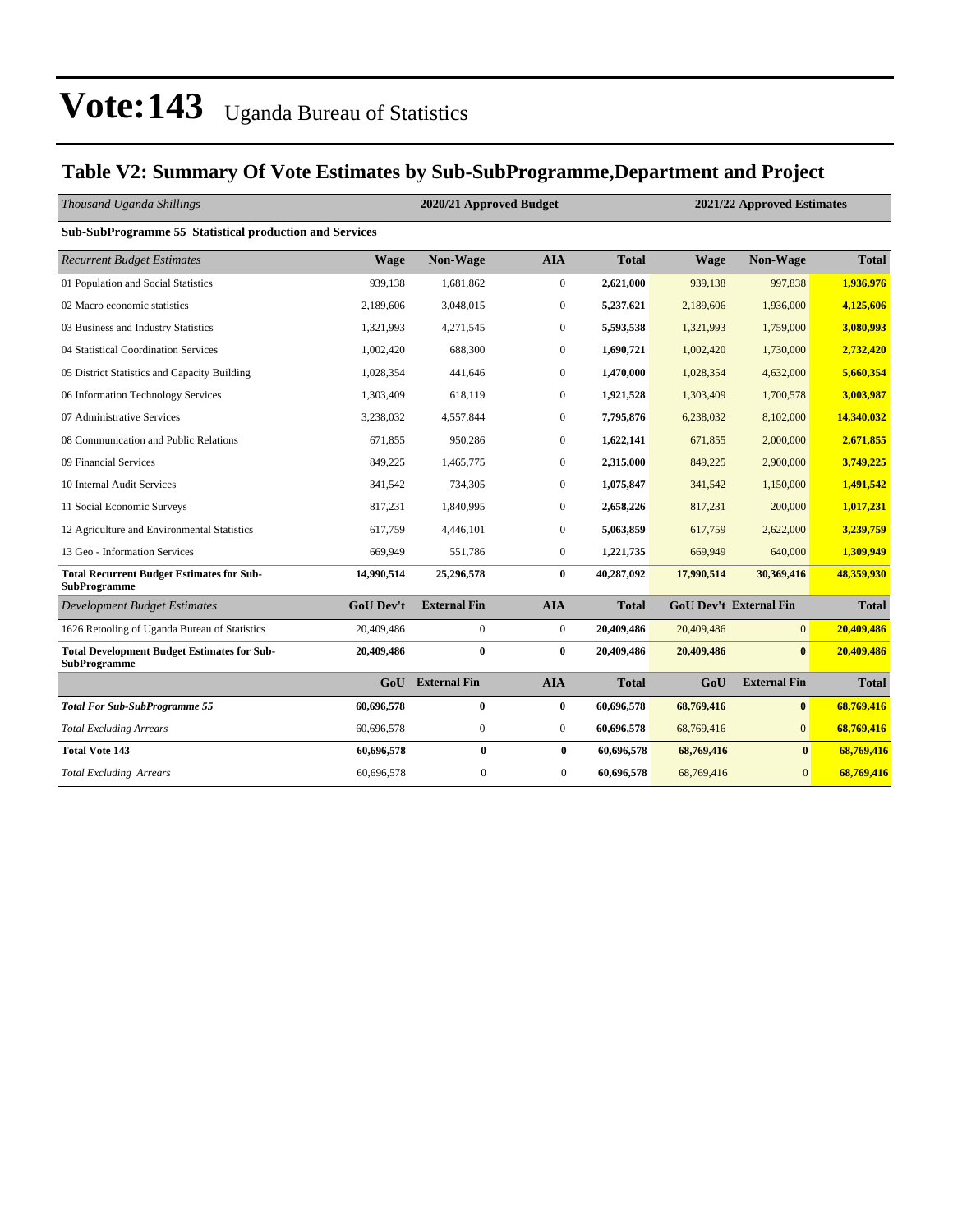### **Table V3: Summary Vote Estimates by Item**

| Thousand Uganda Shillings                                   |            | 2020/21 Approved Budget |                  |              |            | 2021/22 Approved Estimates |                |  |  |
|-------------------------------------------------------------|------------|-------------------------|------------------|--------------|------------|----------------------------|----------------|--|--|
|                                                             | GoU        | External Fin            | AIA              | <b>Total</b> | GoU        | <b>External Fin</b>        | <b>Total</b>   |  |  |
| <b>Employees, Goods and Services (Outputs Provided)</b>     | 60,696,578 | 0                       | $\bf{0}$         | 60,696,578   | 68,468,166 | $\bf{0}$                   | 68,468,166     |  |  |
| 211102 Contract Staff Salaries                              | 14,990,514 | 0                       | $\bf{0}$         | 14,990,514   | 17,990,514 | $\bf{0}$                   | 17,990,514     |  |  |
| 211103 Allowances (Inc. Casuals, Temporary)                 | 7,053,077  | $\bf{0}$                | $\bf{0}$         | 7,053,077    | 7,681,361  | $\bf{0}$                   | 7,681,361      |  |  |
| 212101 Social Security Contributions                        | 1,499,803  | 0                       | $\bf{0}$         | 1,499,803    | 1,573,140  | $\bf{0}$                   | 1,573,140      |  |  |
| 213001 Medical expenses (To employees)                      | 889,756    | 0                       | $\bf{0}$         | 889,756      | 1,140,196  | $\bf{0}$                   | 1,140,196      |  |  |
| 213002 Incapacity, death benefits and funeral expenses      | 43,000     | 0                       | $\bf{0}$         | 43,000       | 100,000    | $\bf{0}$                   | 100,000        |  |  |
| 213004 Gratuity Expenses                                    | 1,727,245  | 0                       | $\bf{0}$         | 1,727,245    | 1,257,033  | $\bf{0}$                   | 1,257,033      |  |  |
| 221001 Advertising and Public Relations                     | 1,022,973  | $\bf{0}$                | $\bf{0}$         | 1,022,973    | 2,280,133  | $\bf{0}$                   | 2,280,133      |  |  |
| 221002 Workshops and Seminars                               | 4,059,826  | 0                       | $\bf{0}$         | 4,059,826    | 708,347    | $\bf{0}$                   | 708,347        |  |  |
| 221003 Staff Training                                       | 1,668,790  | $\bf{0}$                | $\bf{0}$         | 1,668,790    | 2,340,173  | $\bf{0}$                   | 2,340,173      |  |  |
| 221004 Recruitment Expenses                                 | 30,000     | 0                       | $\bf{0}$         | 30,000       | 55,000     | $\bf{0}$                   | 55,000         |  |  |
| 221007 Books, Periodicals & Newspapers                      | 62,360     | 0                       | $\bf{0}$         | 62,360       | 54,740     | $\bf{0}$                   | 54,740         |  |  |
| 221008 Computer supplies and Information Technology<br>(TT) | 3,884,267  | 0                       | $\bf{0}$         | 3,884,267    | 5,013,732  | $\bf{0}$                   | 5,013,732      |  |  |
| 221009 Welfare and Entertainment                            | 508,313    | 0                       | $\bf{0}$         | 508,313      | 479,020    | $\bf{0}$                   | 479,020        |  |  |
| 221011 Printing, Stationery, Photocopying and Binding       | 917,354    | 0                       | $\bf{0}$         | 917,354      | 620,062    | $\bf{0}$                   | 620,062        |  |  |
| 221012 Small Office Equipment                               | 20,110     | $\bf{0}$                | $\bf{0}$         | 20,110       | 249,584    | $\bf{0}$                   | 249,584        |  |  |
| 221016 IFMS Recurrent costs                                 | 50,000     | 0                       | $\bf{0}$         | 50,000       | 10,000     | $\bf{0}$                   | 10,000         |  |  |
| 221017 Subscriptions                                        | 286,470    | 0                       | $\bf{0}$         | 286,470      | 95,200     | $\bf{0}$                   | 95,200         |  |  |
| 222001 Telecommunications                                   | 41,620     | 0                       | $\bf{0}$         | 41,620       | 1,447,671  | $\bf{0}$                   | 1,447,671      |  |  |
| 222002 Postage and Courier                                  | 27,500     | 0                       | $\bf{0}$         | 27,500       | 21,500     | $\bf{0}$                   | 21,500         |  |  |
| 223002 Rates                                                | 81,000     | $\bf{0}$                | $\bf{0}$         | 81,000       | 82,000     | $\bf{0}$                   | 82,000         |  |  |
| 223003 Rent – (Produced Assets) to private entities         | 129,000    | 0                       | $\bf{0}$         | 129,000      | 70,792     | $\bf{0}$                   | 70,792         |  |  |
| 223004 Guard and Security services                          | 274,384    | 0                       | $\bf{0}$         | 274,384      | 254,069    | $\bf{0}$                   | 254,069        |  |  |
| 223005 Electricity                                          | 200,000    | 0                       | $\bf{0}$         | 200,000      | 253,800    | $\bf{0}$                   | 253,800        |  |  |
| 223006 Water                                                | 120,000    | 0                       | $\bf{0}$         | 120,000      | 106,400    | $\bf{0}$                   | 106,400        |  |  |
| 224004 Cleaning and Sanitation                              | 108,000    | 0                       | $\bf{0}$         | 108,000      | 350,000    | $\bf{0}$                   | 350,000        |  |  |
| 225001 Consultancy Services- Short term                     | 451,000    | 0                       | $\bf{0}$         | 451,000      | 209,608    | $\bf{0}$                   | 209,608        |  |  |
| 226001 Insurances                                           | 349,770    | 0                       | $\bf{0}$         | 349,770      | 1,030,770  | $\bf{0}$                   | 1,030,770      |  |  |
| 226002 Licenses                                             | 238,500    | 0                       | $\bf{0}$         | 238,500      | 20,000     | $\pmb{0}$                  | 20,000         |  |  |
| 227001 Travel inland                                        | 16,970,977 | 0                       | $\bf{0}$         | 16,970,977   | 19,131,319 | $\bf{0}$                   | 19,131,319     |  |  |
| 227002 Travel abroad                                        | 480,429    | 0                       | $\bf{0}$         | 480,429      | 226,940    | $\bf{0}$                   | 226,940        |  |  |
| 227004 Fuel, Lubricants and Oils                            | 837,960    | 0                       | $\bf{0}$         | 837,960      | 1,121,800  | $\bf{0}$                   | 1,121,800      |  |  |
| 228001 Maintenance - Civil                                  | 371,873    | 0                       | $\bf{0}$         | 371,873      | 1,391,960  | $\bf{0}$                   | 1,391,960      |  |  |
| 228002 Maintenance - Vehicles                               | 976,421    | 0                       | $\bf{0}$         | 976,421      | 994,442    | $\bf{0}$                   | 994,442        |  |  |
| 228003 Maintenance – Machinery, Equipment $\&$<br>Furniture | 324,288    | 0                       | $\bf{0}$         | 324,288      | 106,860    | $\bf{0}$                   | 106,860        |  |  |
| <b>Investment</b> (Capital Purchases)                       | $\bf{0}$   | 0                       | $\bf{0}$         | $\bf{0}$     | 301,250    | $\bf{0}$                   | 301,250        |  |  |
| 312202 Machinery and Equipment                              | $\bf{0}$   | 0                       | $\bf{0}$         | $\bf{0}$     | 151,250    | $\bf{0}$                   | 151,250        |  |  |
| 312203 Furniture & Fixtures                                 | 0          | 0                       | $\bf{0}$         | $\bf{0}$     | 150,000    | $\bf{0}$                   | <b>150,000</b> |  |  |
| <b>Grand Total Vote 143</b>                                 | 60,696,578 | 0                       | $\bf{0}$         | 60,696,578   | 68,769,416 | $\bf{0}$                   | 68,769,416     |  |  |
| <b>Total Excluding Arrears</b>                              | 60,696,578 | $\boldsymbol{0}$        | $\boldsymbol{0}$ | 60,696,578   | 68,769,416 | $\boldsymbol{0}$           | 68,769,416     |  |  |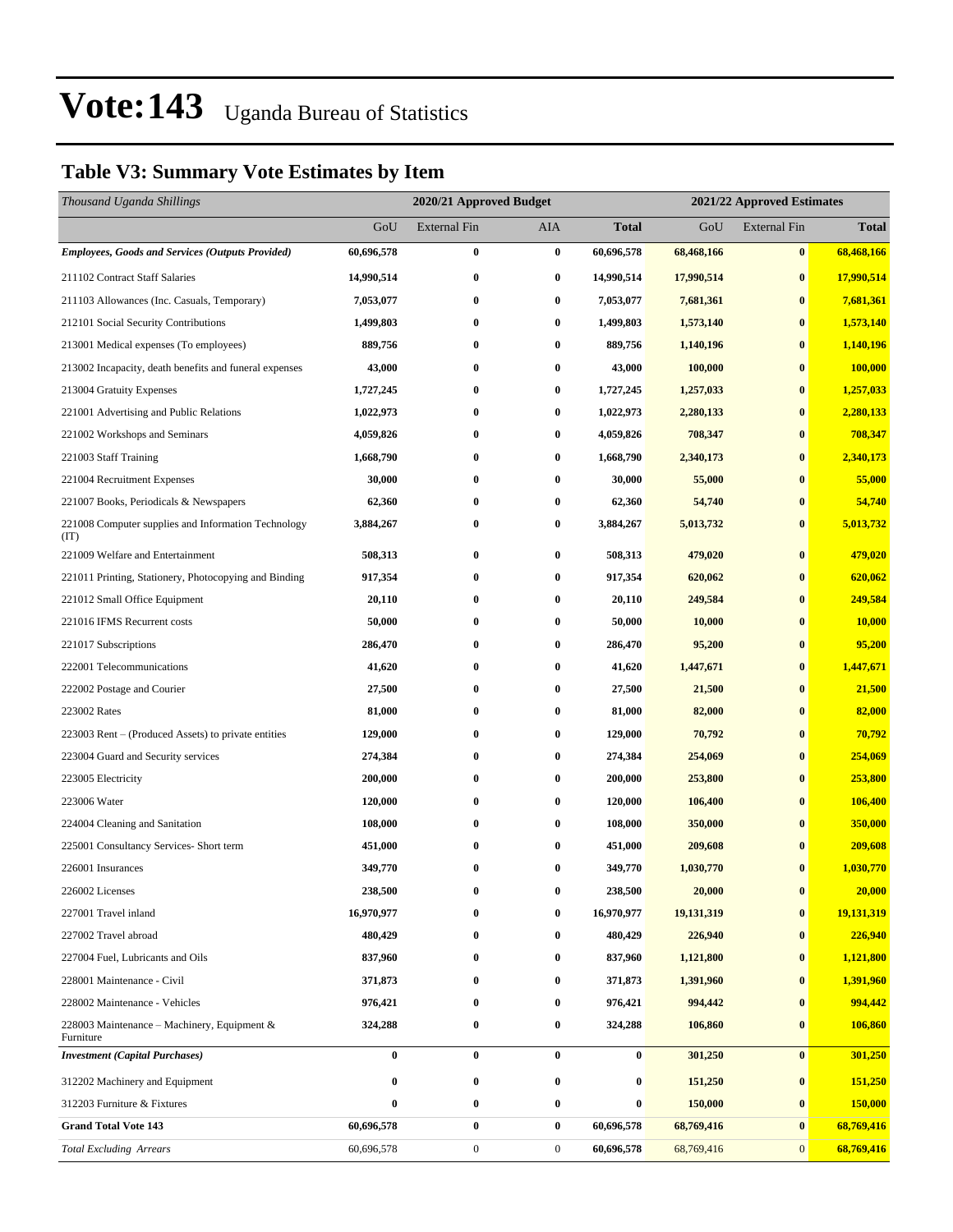### **Table V4: Detailed Estimates by Sub-SubProgramme, Department,Project and Budget Output and Item**

#### *Sub-SubProgrammme 55 Statistical production and Services*

*Recurrent Budget Estimates*

#### **Department 01 Population and Social Statistics**

| Thousand Uganda Shillings                                               |                | 2020/21 Approved Budget |                |              |              | 2021/22 Approved Estimates |                         |  |
|-------------------------------------------------------------------------|----------------|-------------------------|----------------|--------------|--------------|----------------------------|-------------------------|--|
| <b>Outputs Provided</b>                                                 | Wage           | Non Wage                | <b>AIA</b>     | <b>Total</b> | Wage         | Non Wage                   | <b>Total</b>            |  |
| <b>Budget Output 145502 Population and Social Statistics indicators</b> |                |                         |                |              |              |                            |                         |  |
| 211102 Contract Staff Salaries                                          | 939,138        | $\mathbf{0}$            | $\overline{0}$ | 939,138      | 939,138      | $\overline{0}$             | 939,138                 |  |
| 211103 Allowances (Inc. Casuals, Temporary)                             | $\mathbf{0}$   | 787,394                 | $\overline{0}$ | 787,394      | $\mathbf{0}$ | 773,451                    | 773,451                 |  |
| 212101 Social Security Contributions                                    | $\mathbf{0}$   | 94,665                  | $\overline{0}$ | 94,665       | $\mathbf{0}$ | 99,951                     | 99,951                  |  |
| 213004 Gratuity Expenses                                                | $\mathbf{0}$   | 51,598                  | $\mathbf{0}$   | 51,598       | $\mathbf{0}$ | 51,598                     | 51,598                  |  |
| 221002 Workshops and Seminars                                           | $\mathbf{0}$   | 60,849                  | $\Omega$       | 60,849       | $\mathbf{0}$ | $\overline{0}$             | $\mathbf{0}$            |  |
| 221003 Staff Training                                                   | $\overline{0}$ | 77,220                  | $\overline{0}$ | 77,220       | $\mathbf{0}$ | $\overline{0}$             | $\mathbf{0}$            |  |
| 221011 Printing, Stationery, Photocopying and Binding                   | $\mathbf{0}$   | 134,608                 | $\overline{0}$ | 134,608      | $\mathbf{0}$ | $\overline{0}$             | $\overline{\mathbf{0}}$ |  |
| 221012 Small Office Equipment                                           | $\mathbf{0}$   | 3,410                   | $\overline{0}$ | 3,410        | $\mathbf{0}$ | $\mathbf{0}$               | $\overline{\mathbf{0}}$ |  |
| 227001 Travel inland                                                    | $\mathbf{0}$   | 472,117                 | $\overline{0}$ | 472,117      | $\mathbf{0}$ | 72,838                     | 72,838                  |  |
| <b>Total Cost of Budget Output 02</b>                                   | 939,138        | 1,681,862               | 0              | 2,621,000    | 939,138      | 997,838                    | 1,936,976               |  |
| <b>Total Cost Of Outputs Provided</b>                                   | 939,138        | 1,681,862               | $\bf{0}$       | 2,621,000    | 939,138      | 997,838                    | 1,936,976               |  |
| <b>Total Cost for Department 01</b>                                     | 939,138        | 1,681,862               | $\bf{0}$       | 2,621,000    | 939,138      | 997,838                    | 1,936,976               |  |
| <b>Total Excluding Arrears</b>                                          | 939,138        | 1,681,862               | $\overline{0}$ | 2,621,000    | 939,138      | 997,838                    | 1,936,976               |  |

#### **Department 02 Macro economic statistics**

| Thousand Uganda Shillings                                   | 2020/21 Approved Budget<br>2021/22 Approved Estimates |              |                |              |              |                |              |
|-------------------------------------------------------------|-------------------------------------------------------|--------------|----------------|--------------|--------------|----------------|--------------|
| <b>Outputs Provided</b>                                     | Wage                                                  | Non Wage     | <b>AIA</b>     | <b>Total</b> | Wage         | Non Wage       | <b>Total</b> |
| <b>Budget Output 145501 Economic statistical indicators</b> |                                                       |              |                |              |              |                |              |
| 211102 Contract Staff Salaries                              | 2,189,606                                             | $\mathbf{0}$ | $\Omega$       | 2,189,606    | 2,189,606    | $\overline{0}$ | 2,189,606    |
| 211103 Allowances (Inc. Casuals, Temporary)                 | $\mathbf{0}$                                          | 724,399      | $\overline{0}$ | 724,399      | $\mathbf{0}$ | 80,000         | 80,000       |
| 212101 Social Security Contributions                        | $\mathbf{0}$                                          | 218,961      | $\mathbf{0}$   | 218,961      | $\mathbf{0}$ | 218,961        | 218,961      |
| 213001 Medical expenses (To employees)                      | $\mathbf{0}$                                          | $\mathbf{0}$ | $\mathbf{0}$   | $\bf{0}$     | $\mathbf{0}$ | 11,696         | 11,696       |
| 213004 Gratuity Expenses                                    | $\mathbf{0}$                                          | 51,598       | $\mathbf{0}$   | 51,598       | $\mathbf{0}$ | 103,197        | 103,197      |
| 221002 Workshops and Seminars                               | $\mathbf{0}$                                          | 154,781      | $\overline{0}$ | 154,781      | $\mathbf{0}$ | 16,008         | 16,008       |
| 221003 Staff Training                                       | $\mathbf{0}$                                          | 147,000      | $\mathbf{0}$   | 147,000      | $\mathbf{0}$ | $\overline{0}$ | $\bf{0}$     |
| 221011 Printing, Stationery, Photocopying and Binding       | $\mathbf{0}$                                          | 99,298       | $\mathbf{0}$   | 99,298       | $\mathbf{0}$ | 81,758         | 81,758       |
| 227001 Travel inland                                        | $\mathbf{0}$                                          | 1,597,868    | $\overline{0}$ | 1,597,868    | $\mathbf{0}$ | 1,424,381      | 1,424,381    |
| 227002 Travel abroad                                        | $\Omega$                                              | 23,810       | $\overline{0}$ | 23,810       | $\mathbf{0}$ | $\overline{0}$ | $\mathbf{0}$ |
| 228002 Maintenance - Vehicles                               | $\mathbf{0}$                                          | 30,300       | $\overline{0}$ | 30,300       | $\mathbf{0}$ | $\overline{0}$ | $\bf{0}$     |
| <b>Total Cost of Budget Output 01</b>                       | 2,189,606                                             | 3,048,015    | 0              | 5,237,621    | 2,189,606    | 1,936,000      | 4,125,606    |
| <b>Total Cost Of Outputs Provided</b>                       | 2,189,606                                             | 3,048,015    | $\bf{0}$       | 5,237,621    | 2,189,606    | 1,936,000      | 4,125,606    |
| <b>Total Cost for Department 02</b>                         | 2,189,606                                             | 3,048,015    | $\bf{0}$       | 5,237,621    | 2,189,606    | 1,936,000      | 4,125,606    |
| <b>Total Excluding Arrears</b>                              | 2,189,606                                             | 3,048,015    | $\mathbf{0}$   | 5,237,621    | 2,189,606    | 1,936,000      | 4,125,606    |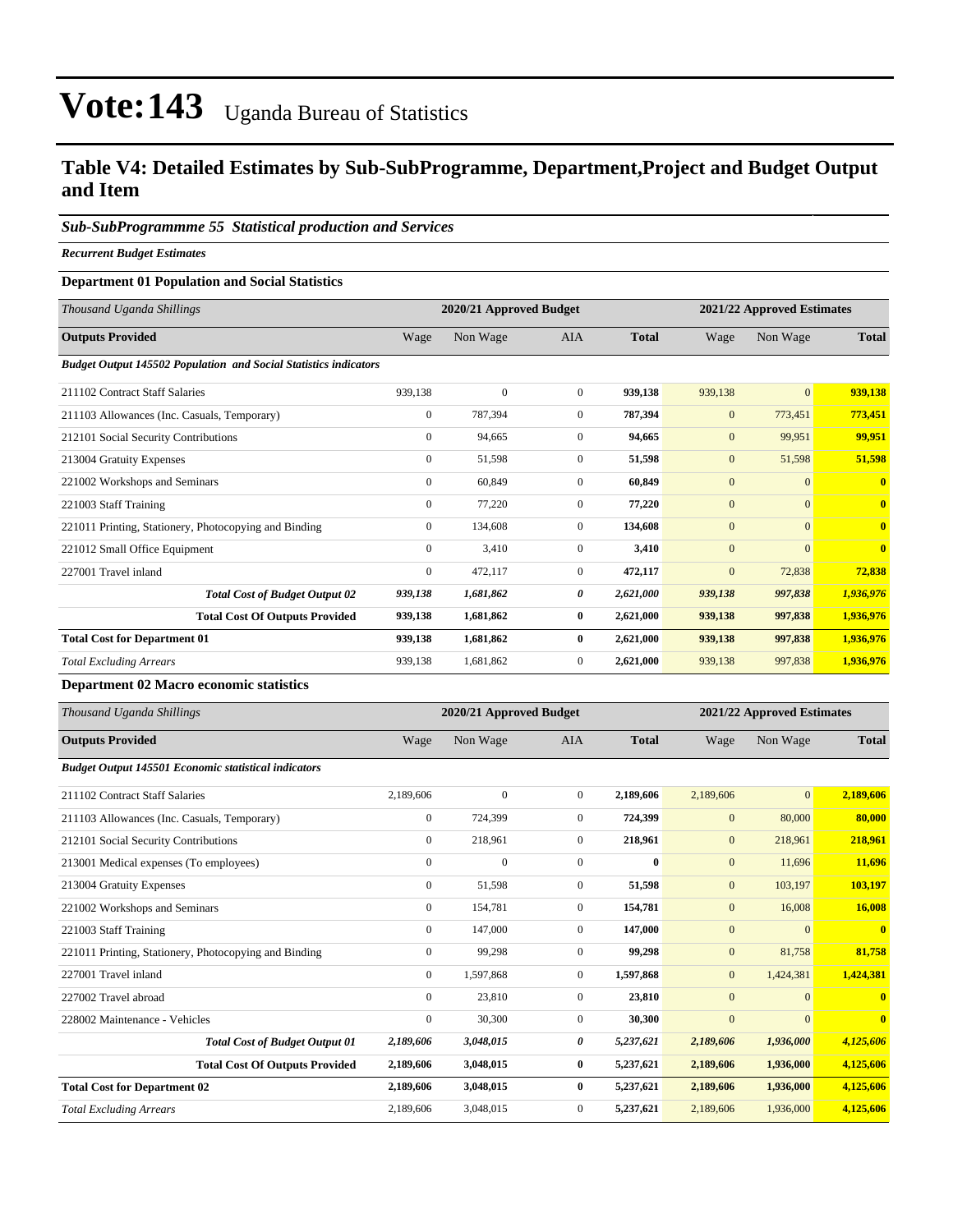#### **Department 03 Business and Industry Statistics**

| 2020/21 Approved Budget<br>2021/22 Approved Estimates |              |                  |              |              |                |                         |
|-------------------------------------------------------|--------------|------------------|--------------|--------------|----------------|-------------------------|
| Wage                                                  | Non Wage     | <b>AIA</b>       | <b>Total</b> | Wage         | Non Wage       | <b>Total</b>            |
|                                                       |              |                  |              |              |                |                         |
| 1,321,993                                             | $\mathbf{0}$ | $\overline{0}$   | 1,321,993    | 1,321,993    | $\overline{0}$ | 1,321,993               |
| $\boldsymbol{0}$                                      | 522,960      | $\overline{0}$   | 522,960      | $\mathbf{0}$ | 500,000        | 500,000                 |
| $\mathbf{0}$                                          | 132,199      | $\mathbf{0}$     | 132,199      | $\mathbf{0}$ | 136,890        | 136,890                 |
| $\mathbf{0}$                                          | 45,360       | $\boldsymbol{0}$ | 45,360       | $\mathbf{0}$ | $\mathbf{0}$   | $\overline{\mathbf{0}}$ |
| $\mathbf{0}$                                          | 51,598       | $\overline{0}$   | 51,598       | $\mathbf{0}$ | 51,598         | 51,598                  |
| $\mathbf{0}$                                          | 34,000       | $\overline{0}$   | 34,000       | $\mathbf{0}$ | $\overline{0}$ | $\bf{0}$                |
| $\mathbf{0}$                                          | 635,266      | $\overline{0}$   | 635,266      | $\mathbf{0}$ | $\mathbf{0}$   | $\bf{0}$                |
| $\mathbf{0}$                                          | 70,384       | $\overline{0}$   | 70,384       | $\mathbf{0}$ | $\overline{0}$ | $\overline{\mathbf{0}}$ |
| $\mathbf{0}$                                          | 20,880       | $\overline{0}$   | 20,880       | $\mathbf{0}$ | $\overline{0}$ | $\overline{\mathbf{0}}$ |
| $\mathbf{0}$                                          | 400          | $\overline{0}$   | 400          | $\mathbf{0}$ | $\overline{0}$ | $\bf{0}$                |
| $\mathbf{0}$                                          | 125,000      | $\overline{0}$   | 125,000      | $\mathbf{0}$ | $\mathbf{0}$   | $\mathbf{0}$            |
| $\Omega$                                              | 2,579,698    | $\overline{0}$   | 2,579,698    | $\mathbf{0}$ | 1,070,512      | 1,070,512               |
| $\mathbf{0}$                                          | 16,000       | $\overline{0}$   | 16.000       | $\mathbf{0}$ | $\mathbf{0}$   | $\bf{0}$                |
| $\Omega$                                              | 12,600       | $\overline{0}$   | 12,600       | $\mathbf{0}$ | $\Omega$       | $\mathbf{0}$            |
| $\mathbf{0}$                                          | 25,200       | $\overline{0}$   | 25,200       | $\mathbf{0}$ | $\Omega$       | $\overline{0}$          |
| 1,321,993                                             | 4,271,545    | 0                | 5,593,538    | 1,321,993    | 1,759,000      | 3,080,993               |
| 1,321,993                                             | 4,271,545    | 0                | 5,593,538    | 1,321,993    | 1,759,000      | 3,080,993               |
| 1,321,993                                             | 4,271,545    | $\bf{0}$         | 5,593,538    | 1,321,993    | 1,759,000      | 3,080,993               |
| 1,321,993                                             | 4,271,545    | $\overline{0}$   | 5,593,538    | 1,321,993    | 1,759,000      | 3,080,993               |
|                                                       |              |                  |              |              |                |                         |

#### **Department 04 Statistical Coordination Services**

| Thousand Uganda Shillings                                                                |              | 2020/21 Approved Budget |                |              | 2021/22 Approved Estimates |                |              |
|------------------------------------------------------------------------------------------|--------------|-------------------------|----------------|--------------|----------------------------|----------------|--------------|
| <b>Outputs Provided</b>                                                                  | Wage         | Non Wage                | <b>AIA</b>     | <b>Total</b> | Wage                       | Non Wage       | <b>Total</b> |
| <b>Budget Output 145506 Statistical Coordination and Administrative Support Services</b> |              |                         |                |              |                            |                |              |
| 211102 Contract Staff Salaries                                                           | 1,002,420    | $\Omega$                | $\Omega$       | 1,002,420    | 1,002,420                  | $\overline{0}$ | 1,002,420    |
| 211103 Allowances (Inc. Casuals, Temporary)                                              | $\mathbf{0}$ | 48,100                  | $\mathbf{0}$   | 48,100       | $\mathbf{0}$               | 492,000        | 492,000      |
| 212101 Social Security Contributions                                                     | $\mathbf{0}$ | 100,242                 | $\Omega$       | 100,242      | $\mathbf{0}$               | 100,242        | 100,242      |
| 213004 Gratuity Expenses                                                                 | $\mathbf{0}$ | 51,598                  | $\Omega$       | 51,598       | $\mathbf{0}$               | 51,598         | 51,598       |
| 221002 Workshops and Seminars                                                            | $\mathbf{0}$ | 352,400                 | $\Omega$       | 352,400      | $\mathbf{0}$               | $\overline{0}$ | $\mathbf{0}$ |
| 221003 Staff Training                                                                    | $\mathbf{0}$ | 24,000                  | $\mathbf{0}$   | 24,000       | $\mathbf{0}$               | $\overline{0}$ | $\bf{0}$     |
| 221008 Computer supplies and Information Technology (IT)                                 | $\mathbf{0}$ | $\mathbf{0}$            | $\mathbf{0}$   | $\bf{0}$     | $\mathbf{0}$               | 29,910         | 29,910       |
| 221011 Printing, Stationery, Photocopying and Binding                                    | $\mathbf{0}$ | 11,960                  | $\overline{0}$ | 11,960       | $\mathbf{0}$               | 55,250         | 55,250       |
| 222001 Telecommunications                                                                | $\mathbf{0}$ | $\mathbf{0}$            | $\Omega$       | $\bf{0}$     | $\mathbf{0}$               | 171,000        | 171,000      |
| 227001 Travel inland                                                                     | $\Omega$     | 100,000                 | $\Omega$       | 100,000      | $\mathbf{0}$               | 490,000        | 490,000      |
| 227004 Fuel, Lubricants and Oils                                                         | $\Omega$     | $\Omega$                | $\Omega$       | 0            | $\mathbf{0}$               | 340,000        | 340,000      |
| <b>Total Cost of Budget Output 06</b>                                                    | 1,002,420    | 688,300                 | 0              | 1,690,721    | 1,002,420                  | 1,730,000      | 2,732,420    |
| <b>Total Cost Of Outputs Provided</b>                                                    | 1,002,420    | 688,300                 | $\bf{0}$       | 1,690,721    | 1,002,420                  | 1,730,000      | 2,732,420    |
| <b>Total Cost for Department 04</b>                                                      | 1,002,420    | 688,300                 | $\bf{0}$       | 1,690,721    | 1,002,420                  | 1,730,000      | 2,732,420    |
| <b>Total Excluding Arrears</b>                                                           | 1,002,420    | 688,300                 | $\Omega$       | 1,690,721    | 1,002,420                  | 1,730,000      | 2,732,420    |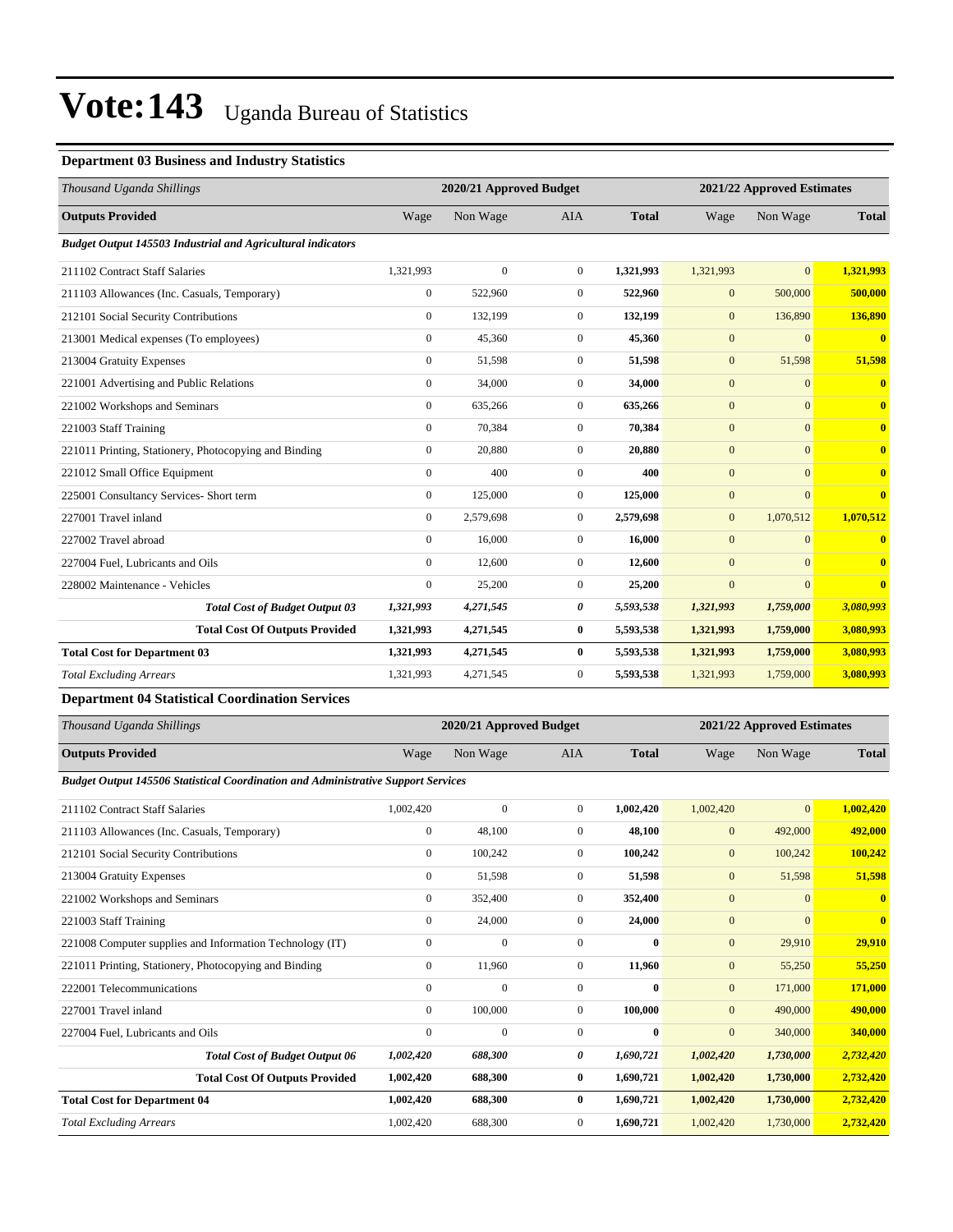#### **Department 05 District Statistics and Capacity Building**

| Thousand Uganda Shillings                                             |                | 2020/21 Approved Budget |                |              | 2021/22 Approved Estimates |                |                         |
|-----------------------------------------------------------------------|----------------|-------------------------|----------------|--------------|----------------------------|----------------|-------------------------|
| <b>Outputs Provided</b>                                               | Wage           | Non Wage                | <b>AIA</b>     | <b>Total</b> | Wage                       | Non Wage       | <b>Total</b>            |
| <b>Budget Output 145504 District Statistics and Capacity Building</b> |                |                         |                |              |                            |                |                         |
| 211102 Contract Staff Salaries                                        | 1,028,354      | $\overline{0}$          | $\overline{0}$ | 1,028,354    | 1,028,354                  | $\overline{0}$ | 1,028,354               |
| 211103 Allowances (Inc. Casuals, Temporary)                           | $\mathbf{0}$   | $\mathbf{0}$            | $\mathbf{0}$   | $\bf{0}$     | $\mathbf{0}$               | 500,000        | 500,000                 |
| 212101 Social Security Contributions                                  | $\overline{0}$ | 102,835                 | $\overline{0}$ | 102,835      | $\mathbf{0}$               | 102,835        | 102,835                 |
| 213004 Gratuity Expenses                                              | $\mathbf{0}$   | 51,598                  | $\mathbf{0}$   | 51,598       | $\mathbf{0}$               | 51,598         | 51,598                  |
| 221002 Workshops and Seminars                                         | $\overline{0}$ | 155,462                 | $\overline{0}$ | 155,462      | $\mathbf{0}$               | $\overline{0}$ | $\overline{\mathbf{0}}$ |
| 221003 Staff Training                                                 | $\mathbf{0}$   | $\mathbf{0}$            | $\Omega$       | $\mathbf{0}$ | $\mathbf{0}$               | 40,000         | 40,000                  |
| 221008 Computer supplies and Information Technology (IT)              | $\Omega$       | $\theta$                | $\Omega$       | $\bf{0}$     | $\mathbf{0}$               | 42,000         | 42,000                  |
| 221009 Welfare and Entertainment                                      | $\mathbf{0}$   | 2,400                   | $\mathbf{0}$   | 2,400        | $\mathbf{0}$               | 2,400          | 2.400                   |
| 221011 Printing, Stationery, Photocopying and Binding                 | $\mathbf{0}$   | $\mathbf{0}$            | $\mathbf{0}$   | $\mathbf{0}$ | $\mathbf{0}$               | 4,000          | 4,000                   |
| 222001 Telecommunications                                             | $\mathbf{0}$   | $\overline{0}$          | $\mathbf{0}$   | $\bf{0}$     | $\mathbf{0}$               | 810,755        | 810,755                 |
| 225001 Consultancy Services- Short term                               | $\mathbf{0}$   | $\mathbf{0}$            | $\mathbf{0}$   | $\bf{0}$     | $\mathbf{0}$               | 4,998          | 4.998                   |
| 227001 Travel inland                                                  | $\mathbf{0}$   | 129,351                 | $\overline{0}$ | 129,351      | $\mathbf{0}$               | 3,073,413      | 3,073,413               |
| <b>Total Cost of Budget Output 04</b>                                 | 1,028,354      | 441,646                 | 0              | 1,470,000    | 1,028,354                  | 4,632,000      | 5,660,354               |
| <b>Total Cost Of Outputs Provided</b>                                 | 1,028,354      | 441,646                 | $\bf{0}$       | 1,470,000    | 1,028,354                  | 4,632,000      | 5,660,354               |
| <b>Total Cost for Department 05</b>                                   | 1,028,354      | 441,646                 | $\bf{0}$       | 1,470,000    | 1,028,354                  | 4,632,000      | 5,660,354               |
| <b>Total Excluding Arrears</b>                                        | 1,028,354      | 441,646                 | $\mathbf{0}$   | 1.470.000    | 1,028,354                  | 4,632,000      | 5,660,354               |

#### **Department 06 Information Technology Services**

| Thousand Uganda Shillings                                            | 2020/21 Approved Budget<br>2021/22 Approved Estimates |              |                |              |                |                |                         |
|----------------------------------------------------------------------|-------------------------------------------------------|--------------|----------------|--------------|----------------|----------------|-------------------------|
| <b>Outputs Provided</b>                                              | Wage                                                  | Non Wage     | <b>AIA</b>     | <b>Total</b> | Wage           | Non Wage       | <b>Total</b>            |
| Budget Output 145505 National statistical system database maintained |                                                       |              |                |              |                |                |                         |
| 211102 Contract Staff Salaries                                       | 1,303,409                                             | $\mathbf{0}$ | $\mathbf{0}$   | 1,303,409    | 1,303,409      | $\overline{0}$ | 1,303,409               |
| 212101 Social Security Contributions                                 | $\mathbf{0}$                                          | 130,341      | $\mathbf{0}$   | 130,341      | $\mathbf{0}$   | 130,341        | 130,341                 |
| 213004 Gratuity Expenses                                             | $\mathbf{0}$                                          | 51,598       | $\Omega$       | 51.598       | $\mathbf{0}$   | 51,598         | 51,598                  |
| 221002 Workshops and Seminars                                        | $\mathbf{0}$                                          | 29,000       | $\mathbf{0}$   | 29,000       | $\mathbf{0}$   | 18,639         | 18,639                  |
| 221003 Staff Training                                                | $\Omega$                                              | 98,000       | $\Omega$       | 98,000       | $\mathbf{0}$   | $\overline{0}$ | $\bf{0}$                |
| 221008 Computer supplies and Information Technology (IT)             | $\mathbf{0}$                                          | 68,800       | $\mathbf{0}$   | 68.800       | $\mathbf{0}$   | 1,500,000      | 1,500,000               |
| 221011 Printing, Stationery, Photocopying and Binding                | $\mathbf{0}$                                          | 1,600        | $\mathbf{0}$   | 1,600        | $\mathbf{0}$   | $\mathbf{0}$   | $\bf{0}$                |
| 221017 Subscriptions                                                 | $\mathbf{0}$                                          | 181,200      | $\mathbf{0}$   | 181,200      | $\overline{0}$ | $\overline{0}$ | $\overline{\mathbf{0}}$ |
| 226001 Insurances                                                    | $\mathbf{0}$                                          | 40,000       | $\mathbf{0}$   | 40.000       | $\overline{0}$ | $\overline{0}$ | $\overline{\mathbf{0}}$ |
| 227001 Travel inland                                                 | $\Omega$                                              | 10.080       | $\mathbf{0}$   | 10.080       | $\overline{0}$ | $\overline{0}$ | $\overline{\mathbf{0}}$ |
| 228003 Maintenance - Machinery, Equipment & Furniture                | $\mathbf{0}$                                          | 7,500        | $\overline{0}$ | 7,500        | $\overline{0}$ | $\overline{0}$ | $\overline{\mathbf{0}}$ |
| <b>Total Cost of Budget Output 05</b>                                | 1,303,409                                             | 618,119      | 0              | 1,921,528    | 1,303,409      | 1,700,578      | 3,003,987               |
| <b>Total Cost Of Outputs Provided</b>                                | 1,303,409                                             | 618,119      | $\bf{0}$       | 1,921,528    | 1,303,409      | 1,700,578      | 3,003,987               |
| <b>Total Cost for Department 06</b>                                  | 1,303,409                                             | 618,119      | $\bf{0}$       | 1,921,528    | 1,303,409      | 1,700,578      | 3,003,987               |
| <b>Total Excluding Arrears</b>                                       | 1,303,409                                             | 618,119      | $\mathbf{0}$   | 1,921,528    | 1,303,409      | 1,700,578      | 3,003,987               |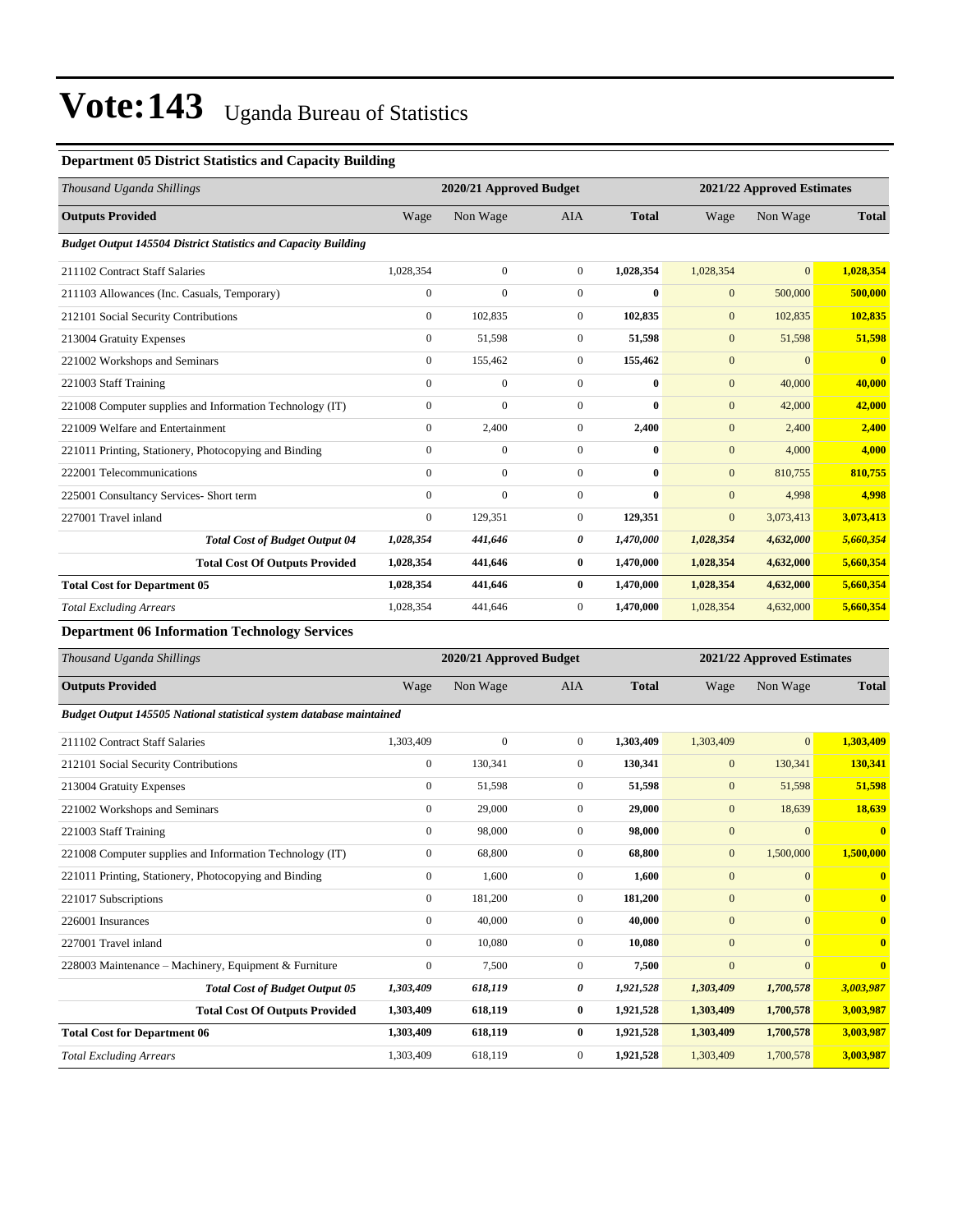#### **Department 07 Administrative Services**

| Wage<br>Non Wage<br>AIA<br><b>Total</b><br>Wage<br>Non Wage<br><b>Total</b><br><b>Budget Output 145506 Statistical Coordination and Administrative Support Services</b><br>$\boldsymbol{0}$<br>$\mathbf{0}$<br>$\mathbf{0}$<br>6,238,032<br>3,238,032<br>3,238,032<br>6,238,032<br>658,506<br>$\boldsymbol{0}$<br>1,208,734<br>$\mathbf{0}$<br>1,208,734<br>$\mathbf{0}$<br>658,506<br>$\boldsymbol{0}$<br>$\boldsymbol{0}$<br>323,803<br>$\mathbf{0}$<br>323,803<br>323,803<br>323,803<br>1,000,000<br>$\boldsymbol{0}$<br>13,000<br>$\boldsymbol{0}$<br>13,000<br>$\boldsymbol{0}$<br>1,000,000<br>$\boldsymbol{0}$<br>$\boldsymbol{0}$<br>$\boldsymbol{0}$<br>100,000<br>43,000<br>43,000<br>100,000<br>$\boldsymbol{0}$<br>$\mathbf{0}$<br>304,854<br>304,854<br>$\boldsymbol{0}$<br>600,000<br>600,000<br>$\boldsymbol{0}$<br>2,500<br>$\mathbf{0}$<br>2,500<br>$\boldsymbol{0}$<br>9,700<br>9,700<br>$\boldsymbol{0}$<br>75,000<br>$\mathbf{0}$<br>75,000<br>$\mathbf{0}$<br>80,000<br>80,000<br>$\boldsymbol{0}$<br>30,000<br>$\boldsymbol{0}$<br>30,000<br>$\boldsymbol{0}$<br>301,150<br>301,150<br>$\boldsymbol{0}$<br>$\mathbf{0}$<br>$\boldsymbol{0}$<br>30,000<br>30,000<br>55,000<br>55,000<br>$\boldsymbol{0}$<br>47,960<br>$\mathbf{0}$<br>47,960<br>$\mathbf{0}$<br>46,740<br>46,740<br>142,618<br>$\boldsymbol{0}$<br>8,000<br>$\mathbf{0}$<br>8,000<br>$\boldsymbol{0}$<br>142,618<br>$\boldsymbol{0}$<br>370,050<br>$\mathbf{0}$<br>370,050<br>$\boldsymbol{0}$<br>322,050<br>322,050<br>$\boldsymbol{0}$<br>57,448<br>79,268<br>$\boldsymbol{0}$<br>79,268<br>$\boldsymbol{0}$<br>57,448<br>$\boldsymbol{0}$<br>$\mathbf{0}$<br>$\boldsymbol{0}$<br>100,000<br>16,300<br>16,300<br>100,000<br>$\boldsymbol{0}$<br>21,500<br>$\mathbf{0}$<br>21,500<br>$\boldsymbol{0}$<br>21,500<br>21,500<br>82,000<br>$\boldsymbol{0}$<br>81,000<br>$\mathbf{0}$<br>81,000<br>$\mathbf{0}$<br>82,000<br>$\boldsymbol{0}$<br>$\mathbf{0}$<br>69,000<br>69,000<br>$\mathbf{0}$<br>70,792<br>70,792<br>254,069<br>$\boldsymbol{0}$<br>274,384<br>$\mathbf{0}$<br>274,384<br>$\boldsymbol{0}$<br>254,069<br>$\boldsymbol{0}$<br>$\mathbf{0}$<br>$\boldsymbol{0}$<br>253,800<br>100,000<br>100,000<br>253,800<br>$\boldsymbol{0}$<br>$\mathbf{0}$<br>60,000<br>60,000<br>$\boldsymbol{0}$<br>106,400<br>106,400<br>350,000<br>$\boldsymbol{0}$<br>108,000<br>$\mathbf{0}$<br>108,000<br>$\boldsymbol{0}$<br>350,000<br>$\boldsymbol{0}$<br>$\boldsymbol{0}$<br>$\boldsymbol{0}$<br>$\bf{0}$<br>$\mathbf{0}$<br>57,000<br>57,000<br>$\boldsymbol{0}$<br>291,770<br>61,770<br>$\boldsymbol{0}$<br>$\boldsymbol{0}$<br>61,770<br>291,770<br>$\boldsymbol{0}$<br>$\mathbf{0}$<br>$\boldsymbol{0}$<br>1,159,238<br>233,325<br>233,325<br>1,159,238<br>$\boldsymbol{0}$<br>81,200<br>$\mathbf{0}$<br>81,200<br>$\mathbf{0}$<br>82,500<br>82,500<br>608,000<br>$\boldsymbol{0}$<br>400,000<br>$\mathbf{0}$<br>400,000<br>$\mathbf{0}$<br>608,000<br>$\boldsymbol{0}$<br>$\boldsymbol{0}$<br>$\boldsymbol{0}$<br>$\bf{0}$<br>$\boldsymbol{0}$<br>201,960<br>201,960<br>$\boldsymbol{0}$<br>482,917<br>737,396<br>482,917<br>$\mathbf{0}$<br>$\mathbf{0}$<br>737,396<br>28,560<br>$\boldsymbol{0}$<br>32,280<br>$\boldsymbol{0}$<br>32,280<br>$\boldsymbol{0}$<br>28,560<br>4,557,844<br>0<br>7,795,876<br>6,238,032<br>8,102,000<br>14,340,032<br><b>Total Cost of Budget Output 06</b><br>3,238,032<br>14,340,032<br><b>Total Cost Of Outputs Provided</b><br>3,238,032<br>4,557,844<br>$\bf{0}$<br>7,795,876<br>6,238,032<br>8,102,000<br>4,557,844<br>$\bf{0}$<br>7,795,876<br>14,340,032<br>3,238,032<br>6,238,032<br>8,102,000<br>3,238,032<br>4,557,844<br>$\boldsymbol{0}$<br>7,795,876<br>6,238,032<br>8,102,000<br>14,340,032<br><b>Department 08 Communication and Public Relations</b><br>2020/21 Approved Budget<br>2021/22 Approved Estimates<br><b>Total</b><br>Non Wage<br><b>Total</b><br>Wage<br>Non Wage<br>AIA<br>Wage | Thousand Uganda Shillings                                | 2020/21 Approved Budget<br>2021/22 Approved Estimates |  |  |  |  |  |  |
|-------------------------------------------------------------------------------------------------------------------------------------------------------------------------------------------------------------------------------------------------------------------------------------------------------------------------------------------------------------------------------------------------------------------------------------------------------------------------------------------------------------------------------------------------------------------------------------------------------------------------------------------------------------------------------------------------------------------------------------------------------------------------------------------------------------------------------------------------------------------------------------------------------------------------------------------------------------------------------------------------------------------------------------------------------------------------------------------------------------------------------------------------------------------------------------------------------------------------------------------------------------------------------------------------------------------------------------------------------------------------------------------------------------------------------------------------------------------------------------------------------------------------------------------------------------------------------------------------------------------------------------------------------------------------------------------------------------------------------------------------------------------------------------------------------------------------------------------------------------------------------------------------------------------------------------------------------------------------------------------------------------------------------------------------------------------------------------------------------------------------------------------------------------------------------------------------------------------------------------------------------------------------------------------------------------------------------------------------------------------------------------------------------------------------------------------------------------------------------------------------------------------------------------------------------------------------------------------------------------------------------------------------------------------------------------------------------------------------------------------------------------------------------------------------------------------------------------------------------------------------------------------------------------------------------------------------------------------------------------------------------------------------------------------------------------------------------------------------------------------------------------------------------------------------------------------------------------------------------------------------------------------------------------------------------------------------------------------------------------------------------------------------------------------------------------------------------------------------------------------------------------------------------------------------------------------------------------------------------------------------------------------------------------------------------------------------------------------------------------------------------------------------------------------------------------------------------------------------------------------------------------------------------------------------------------|----------------------------------------------------------|-------------------------------------------------------|--|--|--|--|--|--|
|                                                                                                                                                                                                                                                                                                                                                                                                                                                                                                                                                                                                                                                                                                                                                                                                                                                                                                                                                                                                                                                                                                                                                                                                                                                                                                                                                                                                                                                                                                                                                                                                                                                                                                                                                                                                                                                                                                                                                                                                                                                                                                                                                                                                                                                                                                                                                                                                                                                                                                                                                                                                                                                                                                                                                                                                                                                                                                                                                                                                                                                                                                                                                                                                                                                                                                                                                                                                                                                                                                                                                                                                                                                                                                                                                                                                                                                                                                                                     | <b>Outputs Provided</b>                                  |                                                       |  |  |  |  |  |  |
|                                                                                                                                                                                                                                                                                                                                                                                                                                                                                                                                                                                                                                                                                                                                                                                                                                                                                                                                                                                                                                                                                                                                                                                                                                                                                                                                                                                                                                                                                                                                                                                                                                                                                                                                                                                                                                                                                                                                                                                                                                                                                                                                                                                                                                                                                                                                                                                                                                                                                                                                                                                                                                                                                                                                                                                                                                                                                                                                                                                                                                                                                                                                                                                                                                                                                                                                                                                                                                                                                                                                                                                                                                                                                                                                                                                                                                                                                                                                     |                                                          |                                                       |  |  |  |  |  |  |
|                                                                                                                                                                                                                                                                                                                                                                                                                                                                                                                                                                                                                                                                                                                                                                                                                                                                                                                                                                                                                                                                                                                                                                                                                                                                                                                                                                                                                                                                                                                                                                                                                                                                                                                                                                                                                                                                                                                                                                                                                                                                                                                                                                                                                                                                                                                                                                                                                                                                                                                                                                                                                                                                                                                                                                                                                                                                                                                                                                                                                                                                                                                                                                                                                                                                                                                                                                                                                                                                                                                                                                                                                                                                                                                                                                                                                                                                                                                                     | 211102 Contract Staff Salaries                           |                                                       |  |  |  |  |  |  |
|                                                                                                                                                                                                                                                                                                                                                                                                                                                                                                                                                                                                                                                                                                                                                                                                                                                                                                                                                                                                                                                                                                                                                                                                                                                                                                                                                                                                                                                                                                                                                                                                                                                                                                                                                                                                                                                                                                                                                                                                                                                                                                                                                                                                                                                                                                                                                                                                                                                                                                                                                                                                                                                                                                                                                                                                                                                                                                                                                                                                                                                                                                                                                                                                                                                                                                                                                                                                                                                                                                                                                                                                                                                                                                                                                                                                                                                                                                                                     | 211103 Allowances (Inc. Casuals, Temporary)              |                                                       |  |  |  |  |  |  |
|                                                                                                                                                                                                                                                                                                                                                                                                                                                                                                                                                                                                                                                                                                                                                                                                                                                                                                                                                                                                                                                                                                                                                                                                                                                                                                                                                                                                                                                                                                                                                                                                                                                                                                                                                                                                                                                                                                                                                                                                                                                                                                                                                                                                                                                                                                                                                                                                                                                                                                                                                                                                                                                                                                                                                                                                                                                                                                                                                                                                                                                                                                                                                                                                                                                                                                                                                                                                                                                                                                                                                                                                                                                                                                                                                                                                                                                                                                                                     | 212101 Social Security Contributions                     |                                                       |  |  |  |  |  |  |
|                                                                                                                                                                                                                                                                                                                                                                                                                                                                                                                                                                                                                                                                                                                                                                                                                                                                                                                                                                                                                                                                                                                                                                                                                                                                                                                                                                                                                                                                                                                                                                                                                                                                                                                                                                                                                                                                                                                                                                                                                                                                                                                                                                                                                                                                                                                                                                                                                                                                                                                                                                                                                                                                                                                                                                                                                                                                                                                                                                                                                                                                                                                                                                                                                                                                                                                                                                                                                                                                                                                                                                                                                                                                                                                                                                                                                                                                                                                                     | 213001 Medical expenses (To employees)                   |                                                       |  |  |  |  |  |  |
|                                                                                                                                                                                                                                                                                                                                                                                                                                                                                                                                                                                                                                                                                                                                                                                                                                                                                                                                                                                                                                                                                                                                                                                                                                                                                                                                                                                                                                                                                                                                                                                                                                                                                                                                                                                                                                                                                                                                                                                                                                                                                                                                                                                                                                                                                                                                                                                                                                                                                                                                                                                                                                                                                                                                                                                                                                                                                                                                                                                                                                                                                                                                                                                                                                                                                                                                                                                                                                                                                                                                                                                                                                                                                                                                                                                                                                                                                                                                     | 213002 Incapacity, death benefits and funeral expenses   |                                                       |  |  |  |  |  |  |
|                                                                                                                                                                                                                                                                                                                                                                                                                                                                                                                                                                                                                                                                                                                                                                                                                                                                                                                                                                                                                                                                                                                                                                                                                                                                                                                                                                                                                                                                                                                                                                                                                                                                                                                                                                                                                                                                                                                                                                                                                                                                                                                                                                                                                                                                                                                                                                                                                                                                                                                                                                                                                                                                                                                                                                                                                                                                                                                                                                                                                                                                                                                                                                                                                                                                                                                                                                                                                                                                                                                                                                                                                                                                                                                                                                                                                                                                                                                                     | 213004 Gratuity Expenses                                 |                                                       |  |  |  |  |  |  |
|                                                                                                                                                                                                                                                                                                                                                                                                                                                                                                                                                                                                                                                                                                                                                                                                                                                                                                                                                                                                                                                                                                                                                                                                                                                                                                                                                                                                                                                                                                                                                                                                                                                                                                                                                                                                                                                                                                                                                                                                                                                                                                                                                                                                                                                                                                                                                                                                                                                                                                                                                                                                                                                                                                                                                                                                                                                                                                                                                                                                                                                                                                                                                                                                                                                                                                                                                                                                                                                                                                                                                                                                                                                                                                                                                                                                                                                                                                                                     | 221001 Advertising and Public Relations                  |                                                       |  |  |  |  |  |  |
|                                                                                                                                                                                                                                                                                                                                                                                                                                                                                                                                                                                                                                                                                                                                                                                                                                                                                                                                                                                                                                                                                                                                                                                                                                                                                                                                                                                                                                                                                                                                                                                                                                                                                                                                                                                                                                                                                                                                                                                                                                                                                                                                                                                                                                                                                                                                                                                                                                                                                                                                                                                                                                                                                                                                                                                                                                                                                                                                                                                                                                                                                                                                                                                                                                                                                                                                                                                                                                                                                                                                                                                                                                                                                                                                                                                                                                                                                                                                     | 221002 Workshops and Seminars                            |                                                       |  |  |  |  |  |  |
|                                                                                                                                                                                                                                                                                                                                                                                                                                                                                                                                                                                                                                                                                                                                                                                                                                                                                                                                                                                                                                                                                                                                                                                                                                                                                                                                                                                                                                                                                                                                                                                                                                                                                                                                                                                                                                                                                                                                                                                                                                                                                                                                                                                                                                                                                                                                                                                                                                                                                                                                                                                                                                                                                                                                                                                                                                                                                                                                                                                                                                                                                                                                                                                                                                                                                                                                                                                                                                                                                                                                                                                                                                                                                                                                                                                                                                                                                                                                     | 221003 Staff Training                                    |                                                       |  |  |  |  |  |  |
|                                                                                                                                                                                                                                                                                                                                                                                                                                                                                                                                                                                                                                                                                                                                                                                                                                                                                                                                                                                                                                                                                                                                                                                                                                                                                                                                                                                                                                                                                                                                                                                                                                                                                                                                                                                                                                                                                                                                                                                                                                                                                                                                                                                                                                                                                                                                                                                                                                                                                                                                                                                                                                                                                                                                                                                                                                                                                                                                                                                                                                                                                                                                                                                                                                                                                                                                                                                                                                                                                                                                                                                                                                                                                                                                                                                                                                                                                                                                     | 221004 Recruitment Expenses                              |                                                       |  |  |  |  |  |  |
|                                                                                                                                                                                                                                                                                                                                                                                                                                                                                                                                                                                                                                                                                                                                                                                                                                                                                                                                                                                                                                                                                                                                                                                                                                                                                                                                                                                                                                                                                                                                                                                                                                                                                                                                                                                                                                                                                                                                                                                                                                                                                                                                                                                                                                                                                                                                                                                                                                                                                                                                                                                                                                                                                                                                                                                                                                                                                                                                                                                                                                                                                                                                                                                                                                                                                                                                                                                                                                                                                                                                                                                                                                                                                                                                                                                                                                                                                                                                     | 221007 Books, Periodicals & Newspapers                   |                                                       |  |  |  |  |  |  |
|                                                                                                                                                                                                                                                                                                                                                                                                                                                                                                                                                                                                                                                                                                                                                                                                                                                                                                                                                                                                                                                                                                                                                                                                                                                                                                                                                                                                                                                                                                                                                                                                                                                                                                                                                                                                                                                                                                                                                                                                                                                                                                                                                                                                                                                                                                                                                                                                                                                                                                                                                                                                                                                                                                                                                                                                                                                                                                                                                                                                                                                                                                                                                                                                                                                                                                                                                                                                                                                                                                                                                                                                                                                                                                                                                                                                                                                                                                                                     | 221008 Computer supplies and Information Technology (IT) |                                                       |  |  |  |  |  |  |
|                                                                                                                                                                                                                                                                                                                                                                                                                                                                                                                                                                                                                                                                                                                                                                                                                                                                                                                                                                                                                                                                                                                                                                                                                                                                                                                                                                                                                                                                                                                                                                                                                                                                                                                                                                                                                                                                                                                                                                                                                                                                                                                                                                                                                                                                                                                                                                                                                                                                                                                                                                                                                                                                                                                                                                                                                                                                                                                                                                                                                                                                                                                                                                                                                                                                                                                                                                                                                                                                                                                                                                                                                                                                                                                                                                                                                                                                                                                                     | 221009 Welfare and Entertainment                         |                                                       |  |  |  |  |  |  |
|                                                                                                                                                                                                                                                                                                                                                                                                                                                                                                                                                                                                                                                                                                                                                                                                                                                                                                                                                                                                                                                                                                                                                                                                                                                                                                                                                                                                                                                                                                                                                                                                                                                                                                                                                                                                                                                                                                                                                                                                                                                                                                                                                                                                                                                                                                                                                                                                                                                                                                                                                                                                                                                                                                                                                                                                                                                                                                                                                                                                                                                                                                                                                                                                                                                                                                                                                                                                                                                                                                                                                                                                                                                                                                                                                                                                                                                                                                                                     | 221011 Printing, Stationery, Photocopying and Binding    |                                                       |  |  |  |  |  |  |
|                                                                                                                                                                                                                                                                                                                                                                                                                                                                                                                                                                                                                                                                                                                                                                                                                                                                                                                                                                                                                                                                                                                                                                                                                                                                                                                                                                                                                                                                                                                                                                                                                                                                                                                                                                                                                                                                                                                                                                                                                                                                                                                                                                                                                                                                                                                                                                                                                                                                                                                                                                                                                                                                                                                                                                                                                                                                                                                                                                                                                                                                                                                                                                                                                                                                                                                                                                                                                                                                                                                                                                                                                                                                                                                                                                                                                                                                                                                                     | 221012 Small Office Equipment                            |                                                       |  |  |  |  |  |  |
|                                                                                                                                                                                                                                                                                                                                                                                                                                                                                                                                                                                                                                                                                                                                                                                                                                                                                                                                                                                                                                                                                                                                                                                                                                                                                                                                                                                                                                                                                                                                                                                                                                                                                                                                                                                                                                                                                                                                                                                                                                                                                                                                                                                                                                                                                                                                                                                                                                                                                                                                                                                                                                                                                                                                                                                                                                                                                                                                                                                                                                                                                                                                                                                                                                                                                                                                                                                                                                                                                                                                                                                                                                                                                                                                                                                                                                                                                                                                     | 222002 Postage and Courier                               |                                                       |  |  |  |  |  |  |
|                                                                                                                                                                                                                                                                                                                                                                                                                                                                                                                                                                                                                                                                                                                                                                                                                                                                                                                                                                                                                                                                                                                                                                                                                                                                                                                                                                                                                                                                                                                                                                                                                                                                                                                                                                                                                                                                                                                                                                                                                                                                                                                                                                                                                                                                                                                                                                                                                                                                                                                                                                                                                                                                                                                                                                                                                                                                                                                                                                                                                                                                                                                                                                                                                                                                                                                                                                                                                                                                                                                                                                                                                                                                                                                                                                                                                                                                                                                                     | 223002 Rates                                             |                                                       |  |  |  |  |  |  |
|                                                                                                                                                                                                                                                                                                                                                                                                                                                                                                                                                                                                                                                                                                                                                                                                                                                                                                                                                                                                                                                                                                                                                                                                                                                                                                                                                                                                                                                                                                                                                                                                                                                                                                                                                                                                                                                                                                                                                                                                                                                                                                                                                                                                                                                                                                                                                                                                                                                                                                                                                                                                                                                                                                                                                                                                                                                                                                                                                                                                                                                                                                                                                                                                                                                                                                                                                                                                                                                                                                                                                                                                                                                                                                                                                                                                                                                                                                                                     | 223003 Rent – (Produced Assets) to private entities      |                                                       |  |  |  |  |  |  |
|                                                                                                                                                                                                                                                                                                                                                                                                                                                                                                                                                                                                                                                                                                                                                                                                                                                                                                                                                                                                                                                                                                                                                                                                                                                                                                                                                                                                                                                                                                                                                                                                                                                                                                                                                                                                                                                                                                                                                                                                                                                                                                                                                                                                                                                                                                                                                                                                                                                                                                                                                                                                                                                                                                                                                                                                                                                                                                                                                                                                                                                                                                                                                                                                                                                                                                                                                                                                                                                                                                                                                                                                                                                                                                                                                                                                                                                                                                                                     | 223004 Guard and Security services                       |                                                       |  |  |  |  |  |  |
|                                                                                                                                                                                                                                                                                                                                                                                                                                                                                                                                                                                                                                                                                                                                                                                                                                                                                                                                                                                                                                                                                                                                                                                                                                                                                                                                                                                                                                                                                                                                                                                                                                                                                                                                                                                                                                                                                                                                                                                                                                                                                                                                                                                                                                                                                                                                                                                                                                                                                                                                                                                                                                                                                                                                                                                                                                                                                                                                                                                                                                                                                                                                                                                                                                                                                                                                                                                                                                                                                                                                                                                                                                                                                                                                                                                                                                                                                                                                     | 223005 Electricity                                       |                                                       |  |  |  |  |  |  |
|                                                                                                                                                                                                                                                                                                                                                                                                                                                                                                                                                                                                                                                                                                                                                                                                                                                                                                                                                                                                                                                                                                                                                                                                                                                                                                                                                                                                                                                                                                                                                                                                                                                                                                                                                                                                                                                                                                                                                                                                                                                                                                                                                                                                                                                                                                                                                                                                                                                                                                                                                                                                                                                                                                                                                                                                                                                                                                                                                                                                                                                                                                                                                                                                                                                                                                                                                                                                                                                                                                                                                                                                                                                                                                                                                                                                                                                                                                                                     | 223006 Water                                             |                                                       |  |  |  |  |  |  |
|                                                                                                                                                                                                                                                                                                                                                                                                                                                                                                                                                                                                                                                                                                                                                                                                                                                                                                                                                                                                                                                                                                                                                                                                                                                                                                                                                                                                                                                                                                                                                                                                                                                                                                                                                                                                                                                                                                                                                                                                                                                                                                                                                                                                                                                                                                                                                                                                                                                                                                                                                                                                                                                                                                                                                                                                                                                                                                                                                                                                                                                                                                                                                                                                                                                                                                                                                                                                                                                                                                                                                                                                                                                                                                                                                                                                                                                                                                                                     | 224004 Cleaning and Sanitation                           |                                                       |  |  |  |  |  |  |
|                                                                                                                                                                                                                                                                                                                                                                                                                                                                                                                                                                                                                                                                                                                                                                                                                                                                                                                                                                                                                                                                                                                                                                                                                                                                                                                                                                                                                                                                                                                                                                                                                                                                                                                                                                                                                                                                                                                                                                                                                                                                                                                                                                                                                                                                                                                                                                                                                                                                                                                                                                                                                                                                                                                                                                                                                                                                                                                                                                                                                                                                                                                                                                                                                                                                                                                                                                                                                                                                                                                                                                                                                                                                                                                                                                                                                                                                                                                                     | 225001 Consultancy Services- Short term                  |                                                       |  |  |  |  |  |  |
|                                                                                                                                                                                                                                                                                                                                                                                                                                                                                                                                                                                                                                                                                                                                                                                                                                                                                                                                                                                                                                                                                                                                                                                                                                                                                                                                                                                                                                                                                                                                                                                                                                                                                                                                                                                                                                                                                                                                                                                                                                                                                                                                                                                                                                                                                                                                                                                                                                                                                                                                                                                                                                                                                                                                                                                                                                                                                                                                                                                                                                                                                                                                                                                                                                                                                                                                                                                                                                                                                                                                                                                                                                                                                                                                                                                                                                                                                                                                     | 226001 Insurances                                        |                                                       |  |  |  |  |  |  |
|                                                                                                                                                                                                                                                                                                                                                                                                                                                                                                                                                                                                                                                                                                                                                                                                                                                                                                                                                                                                                                                                                                                                                                                                                                                                                                                                                                                                                                                                                                                                                                                                                                                                                                                                                                                                                                                                                                                                                                                                                                                                                                                                                                                                                                                                                                                                                                                                                                                                                                                                                                                                                                                                                                                                                                                                                                                                                                                                                                                                                                                                                                                                                                                                                                                                                                                                                                                                                                                                                                                                                                                                                                                                                                                                                                                                                                                                                                                                     | 227001 Travel inland                                     |                                                       |  |  |  |  |  |  |
|                                                                                                                                                                                                                                                                                                                                                                                                                                                                                                                                                                                                                                                                                                                                                                                                                                                                                                                                                                                                                                                                                                                                                                                                                                                                                                                                                                                                                                                                                                                                                                                                                                                                                                                                                                                                                                                                                                                                                                                                                                                                                                                                                                                                                                                                                                                                                                                                                                                                                                                                                                                                                                                                                                                                                                                                                                                                                                                                                                                                                                                                                                                                                                                                                                                                                                                                                                                                                                                                                                                                                                                                                                                                                                                                                                                                                                                                                                                                     | 227002 Travel abroad                                     |                                                       |  |  |  |  |  |  |
|                                                                                                                                                                                                                                                                                                                                                                                                                                                                                                                                                                                                                                                                                                                                                                                                                                                                                                                                                                                                                                                                                                                                                                                                                                                                                                                                                                                                                                                                                                                                                                                                                                                                                                                                                                                                                                                                                                                                                                                                                                                                                                                                                                                                                                                                                                                                                                                                                                                                                                                                                                                                                                                                                                                                                                                                                                                                                                                                                                                                                                                                                                                                                                                                                                                                                                                                                                                                                                                                                                                                                                                                                                                                                                                                                                                                                                                                                                                                     | 227004 Fuel, Lubricants and Oils                         |                                                       |  |  |  |  |  |  |
|                                                                                                                                                                                                                                                                                                                                                                                                                                                                                                                                                                                                                                                                                                                                                                                                                                                                                                                                                                                                                                                                                                                                                                                                                                                                                                                                                                                                                                                                                                                                                                                                                                                                                                                                                                                                                                                                                                                                                                                                                                                                                                                                                                                                                                                                                                                                                                                                                                                                                                                                                                                                                                                                                                                                                                                                                                                                                                                                                                                                                                                                                                                                                                                                                                                                                                                                                                                                                                                                                                                                                                                                                                                                                                                                                                                                                                                                                                                                     | 228001 Maintenance - Civil                               |                                                       |  |  |  |  |  |  |
|                                                                                                                                                                                                                                                                                                                                                                                                                                                                                                                                                                                                                                                                                                                                                                                                                                                                                                                                                                                                                                                                                                                                                                                                                                                                                                                                                                                                                                                                                                                                                                                                                                                                                                                                                                                                                                                                                                                                                                                                                                                                                                                                                                                                                                                                                                                                                                                                                                                                                                                                                                                                                                                                                                                                                                                                                                                                                                                                                                                                                                                                                                                                                                                                                                                                                                                                                                                                                                                                                                                                                                                                                                                                                                                                                                                                                                                                                                                                     | 228002 Maintenance - Vehicles                            |                                                       |  |  |  |  |  |  |
|                                                                                                                                                                                                                                                                                                                                                                                                                                                                                                                                                                                                                                                                                                                                                                                                                                                                                                                                                                                                                                                                                                                                                                                                                                                                                                                                                                                                                                                                                                                                                                                                                                                                                                                                                                                                                                                                                                                                                                                                                                                                                                                                                                                                                                                                                                                                                                                                                                                                                                                                                                                                                                                                                                                                                                                                                                                                                                                                                                                                                                                                                                                                                                                                                                                                                                                                                                                                                                                                                                                                                                                                                                                                                                                                                                                                                                                                                                                                     | 228003 Maintenance - Machinery, Equipment & Furniture    |                                                       |  |  |  |  |  |  |
|                                                                                                                                                                                                                                                                                                                                                                                                                                                                                                                                                                                                                                                                                                                                                                                                                                                                                                                                                                                                                                                                                                                                                                                                                                                                                                                                                                                                                                                                                                                                                                                                                                                                                                                                                                                                                                                                                                                                                                                                                                                                                                                                                                                                                                                                                                                                                                                                                                                                                                                                                                                                                                                                                                                                                                                                                                                                                                                                                                                                                                                                                                                                                                                                                                                                                                                                                                                                                                                                                                                                                                                                                                                                                                                                                                                                                                                                                                                                     |                                                          |                                                       |  |  |  |  |  |  |
|                                                                                                                                                                                                                                                                                                                                                                                                                                                                                                                                                                                                                                                                                                                                                                                                                                                                                                                                                                                                                                                                                                                                                                                                                                                                                                                                                                                                                                                                                                                                                                                                                                                                                                                                                                                                                                                                                                                                                                                                                                                                                                                                                                                                                                                                                                                                                                                                                                                                                                                                                                                                                                                                                                                                                                                                                                                                                                                                                                                                                                                                                                                                                                                                                                                                                                                                                                                                                                                                                                                                                                                                                                                                                                                                                                                                                                                                                                                                     |                                                          |                                                       |  |  |  |  |  |  |
|                                                                                                                                                                                                                                                                                                                                                                                                                                                                                                                                                                                                                                                                                                                                                                                                                                                                                                                                                                                                                                                                                                                                                                                                                                                                                                                                                                                                                                                                                                                                                                                                                                                                                                                                                                                                                                                                                                                                                                                                                                                                                                                                                                                                                                                                                                                                                                                                                                                                                                                                                                                                                                                                                                                                                                                                                                                                                                                                                                                                                                                                                                                                                                                                                                                                                                                                                                                                                                                                                                                                                                                                                                                                                                                                                                                                                                                                                                                                     | <b>Total Cost for Department 07</b>                      |                                                       |  |  |  |  |  |  |
|                                                                                                                                                                                                                                                                                                                                                                                                                                                                                                                                                                                                                                                                                                                                                                                                                                                                                                                                                                                                                                                                                                                                                                                                                                                                                                                                                                                                                                                                                                                                                                                                                                                                                                                                                                                                                                                                                                                                                                                                                                                                                                                                                                                                                                                                                                                                                                                                                                                                                                                                                                                                                                                                                                                                                                                                                                                                                                                                                                                                                                                                                                                                                                                                                                                                                                                                                                                                                                                                                                                                                                                                                                                                                                                                                                                                                                                                                                                                     | <b>Total Excluding Arrears</b>                           |                                                       |  |  |  |  |  |  |
|                                                                                                                                                                                                                                                                                                                                                                                                                                                                                                                                                                                                                                                                                                                                                                                                                                                                                                                                                                                                                                                                                                                                                                                                                                                                                                                                                                                                                                                                                                                                                                                                                                                                                                                                                                                                                                                                                                                                                                                                                                                                                                                                                                                                                                                                                                                                                                                                                                                                                                                                                                                                                                                                                                                                                                                                                                                                                                                                                                                                                                                                                                                                                                                                                                                                                                                                                                                                                                                                                                                                                                                                                                                                                                                                                                                                                                                                                                                                     |                                                          |                                                       |  |  |  |  |  |  |
|                                                                                                                                                                                                                                                                                                                                                                                                                                                                                                                                                                                                                                                                                                                                                                                                                                                                                                                                                                                                                                                                                                                                                                                                                                                                                                                                                                                                                                                                                                                                                                                                                                                                                                                                                                                                                                                                                                                                                                                                                                                                                                                                                                                                                                                                                                                                                                                                                                                                                                                                                                                                                                                                                                                                                                                                                                                                                                                                                                                                                                                                                                                                                                                                                                                                                                                                                                                                                                                                                                                                                                                                                                                                                                                                                                                                                                                                                                                                     | Thousand Uganda Shillings                                |                                                       |  |  |  |  |  |  |
|                                                                                                                                                                                                                                                                                                                                                                                                                                                                                                                                                                                                                                                                                                                                                                                                                                                                                                                                                                                                                                                                                                                                                                                                                                                                                                                                                                                                                                                                                                                                                                                                                                                                                                                                                                                                                                                                                                                                                                                                                                                                                                                                                                                                                                                                                                                                                                                                                                                                                                                                                                                                                                                                                                                                                                                                                                                                                                                                                                                                                                                                                                                                                                                                                                                                                                                                                                                                                                                                                                                                                                                                                                                                                                                                                                                                                                                                                                                                     | <b>Outputs Provided</b>                                  |                                                       |  |  |  |  |  |  |

*Budget Output 145506 Statistical Coordination and Administrative Support Services*

211102 Contract Staff Salaries 671,855 0 0 **671,855** 671,855 0 **671,855**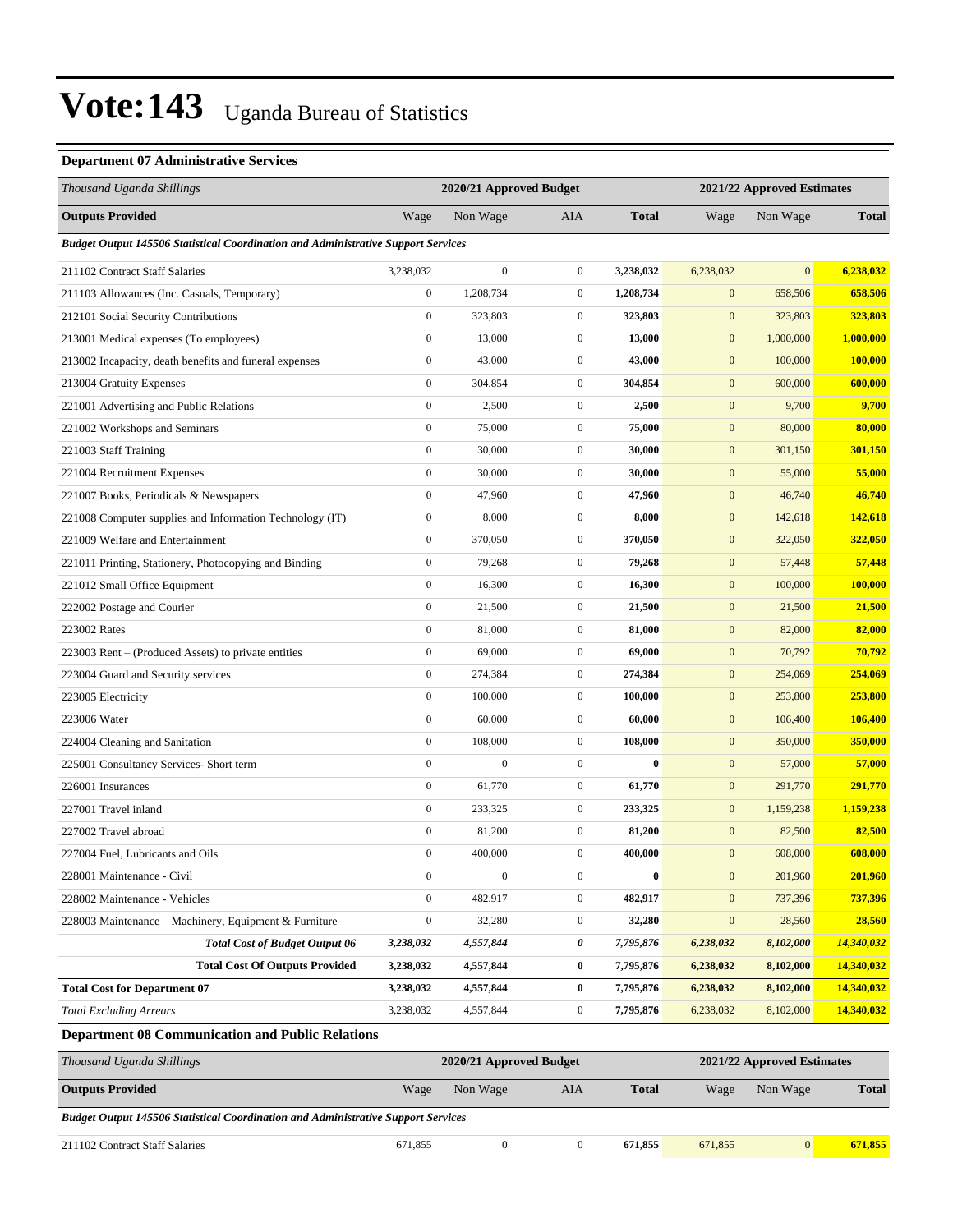| 212101 Social Security Contributions                     | $\mathbf{0}$     | 67,185       | $\Omega$       | 67,185    | $\mathbf{0}$ | 113,567        | 113,567      |
|----------------------------------------------------------|------------------|--------------|----------------|-----------|--------------|----------------|--------------|
| 213004 Gratuity Expenses                                 | $\mathbf{0}$     | 49,282       | $\Omega$       | 49,282    | $\mathbf{0}$ | 49,282         | 49,282       |
| 221001 Advertising and Public Relations                  | $\mathbf{0}$     | 433,389      | $\overline{0}$ | 433,389   | $\mathbf{0}$ | 1,607,433      | 1,607,433    |
| 221002 Workshops and Seminars                            | $\mathbf{0}$     | $\mathbf{0}$ | $\Omega$       | $\bf{0}$  | $\mathbf{0}$ | 60,000         | 60,000       |
| 221003 Staff Training                                    | $\mathbf{0}$     | $\mathbf{0}$ | $\mathbf{0}$   | $\bf{0}$  | $\mathbf{0}$ | 83,000         | 83,000       |
| 221007 Books, Periodicals & Newspapers                   | $\mathbf{0}$     | $\mathbf{0}$ | $\mathbf{0}$   | 0         | $\mathbf{0}$ | 8,000          | 8,000        |
| 221008 Computer supplies and Information Technology (IT) | $\mathbf{0}$     | 13,700       | $\mathbf{0}$   | 13,700    | $\mathbf{0}$ | 78,718         | 78,718       |
| 221011 Printing, Stationery, Photocopying and Binding    | $\mathbf{0}$     | 149,630      | $\overline{0}$ | 149,630   | $\mathbf{0}$ | $\overline{0}$ | $\mathbf{0}$ |
| 227001 Travel inland                                     | $\mathbf{0}$     | 229,099      | $\Omega$       | 229,099   | $\mathbf{0}$ | $\mathbf{0}$   | $\mathbf{0}$ |
| 228003 Maintenance – Machinery, Equipment & Furniture    | $\boldsymbol{0}$ | 8,000        | $\Omega$       | 8,000     | $\mathbf{0}$ | $\mathbf{0}$   | $\mathbf{0}$ |
| <b>Total Cost of Budget Output 06</b>                    | 671,855          | 950,286      | 0              | 1,622,141 | 671,855      | 2,000,000      | 2,671,855    |
| <b>Total Cost Of Outputs Provided</b>                    | 671,855          | 950,286      | $\bf{0}$       | 1,622,141 | 671,855      | 2,000,000      | 2,671,855    |
| <b>Total Cost for Department 08</b>                      | 671,855          | 950,286      | $\mathbf{0}$   | 1,622,141 | 671,855      | 2,000,000      | 2,671,855    |
| <b>Total Excluding Arrears</b>                           | 671,855          | 950,286      | $\overline{0}$ | 1,622,141 | 671,855      | 2,000,000      | 2,671,855    |

#### **Department 09 Financial Services**

| Thousand Uganda Shillings                                                                |                  | 2020/21 Approved Budget |                  | 2021/22 Approved Estimates |              |                  |                         |
|------------------------------------------------------------------------------------------|------------------|-------------------------|------------------|----------------------------|--------------|------------------|-------------------------|
| <b>Outputs Provided</b>                                                                  | Wage             | Non Wage                | <b>AIA</b>       | <b>Total</b>               | Wage         | Non Wage         | <b>Total</b>            |
| <b>Budget Output 145506 Statistical Coordination and Administrative Support Services</b> |                  |                         |                  |                            |              |                  |                         |
| 211102 Contract Staff Salaries                                                           | 849,225          | $\overline{0}$          | $\overline{0}$   | 849,225                    | 849,225      | $\overline{0}$   | 849,225                 |
| 211103 Allowances (Inc. Casuals, Temporary)                                              | $\mathbf{0}$     | 230,235                 | $\overline{0}$   | 230,235                    | $\mathbf{0}$ | 270,000          | 270,000                 |
| 212101 Social Security Contributions                                                     | $\mathbf{0}$     | 84,923                  | $\overline{0}$   | 84,923                     | $\mathbf{0}$ | 84,923           | 84,923                  |
| 213004 Gratuity Expenses                                                                 | $\mathbf{0}$     | 49,282                  | $\overline{0}$   | 49,282                     | $\mathbf{0}$ | 49,282           | 49,282                  |
| 221002 Workshops and Seminars                                                            | $\boldsymbol{0}$ | 275,738                 | $\mathbf{0}$     | 275,738                    | $\mathbf{0}$ | 100,000          | 100,000                 |
| 221003 Staff Training                                                                    | $\mathbf{0}$     | 212,000                 | $\overline{0}$   | 212,000                    | $\mathbf{0}$ | 220,000          | 220,000                 |
| 221008 Computer supplies and Information Technology (IT)                                 | $\mathbf{0}$     | 40,000                  | $\overline{0}$   | 40,000                     | $\mathbf{0}$ | 690,000          | 690,000                 |
| 221009 Welfare and Entertainment                                                         | $\mathbf{0}$     | $\overline{0}$          | $\overline{0}$   | $\bf{0}$                   | $\mathbf{0}$ | 12,000           | 12,000                  |
| 221011 Printing, Stationery, Photocopying and Binding                                    | $\mathbf{0}$     | 30,300                  | $\boldsymbol{0}$ | 30,300                     | $\mathbf{0}$ | 100,000          | 100,000                 |
| 221012 Small Office Equipment                                                            | $\mathbf{0}$     | $\mathbf{0}$            | $\overline{0}$   | $\bf{0}$                   | $\mathbf{0}$ | 97,000           | 97,000                  |
| 221016 IFMS Recurrent costs                                                              | $\mathbf{0}$     | 50,000                  | $\overline{0}$   | 50,000                     | $\mathbf{0}$ | 10,000           | 10,000                  |
| 221017 Subscriptions                                                                     | $\mathbf{0}$     | 11,270                  | $\boldsymbol{0}$ | 11,270                     | $\mathbf{0}$ | $\overline{0}$   | $\overline{\mathbf{0}}$ |
| 222001 Telecommunications                                                                | $\theta$         | $\theta$                | $\overline{0}$   | $\bf{0}$                   | $\mathbf{0}$ | 160,000          | 160,000                 |
| 225001 Consultancy Services- Short term                                                  | $\boldsymbol{0}$ | 10,000                  | $\overline{0}$   | 10,000                     | $\mathbf{0}$ | $\boldsymbol{0}$ | $\overline{\mathbf{0}}$ |
| 226002 Licenses                                                                          | $\mathbf{0}$     | 25,000                  | $\mathbf{0}$     | 25,000                     | $\mathbf{0}$ | 20,000           | 20,000                  |
| 227001 Travel inland                                                                     | $\mathbf{0}$     | 371,603                 | $\mathbf{0}$     | 371,603                    | $\mathbf{0}$ | 954,749          | 954,749                 |
| 227002 Travel abroad                                                                     | $\mathbf{0}$     | 75,424                  | $\boldsymbol{0}$ | 75,424                     | $\mathbf{0}$ | 75,000           | 75,000                  |
| 228002 Maintenance - Vehicles                                                            | $\mathbf{0}$     | $\mathbf{0}$            | $\overline{0}$   | $\bf{0}$                   | $\mathbf{0}$ | 57,046           | 57,046                  |
| <b>Total Cost of Budget Output 06</b>                                                    | 849,225          | 1,465,775               | 0                | 2,315,000                  | 849,225      | 2,900,000        | 3,749,225               |
| <b>Total Cost Of Outputs Provided</b>                                                    | 849,225          | 1,465,775               | 0                | 2,315,000                  | 849,225      | 2,900,000        | 3,749,225               |
| <b>Total Cost for Department 09</b>                                                      | 849,225          | 1,465,775               | $\bf{0}$         | 2,315,000                  | 849,225      | 2,900,000        | 3,749,225               |
| <b>Total Excluding Arrears</b>                                                           | 849,225          | 1,465,775               | $\Omega$         | 2,315,000                  | 849,225      | 2,900,000        | 3,749,225               |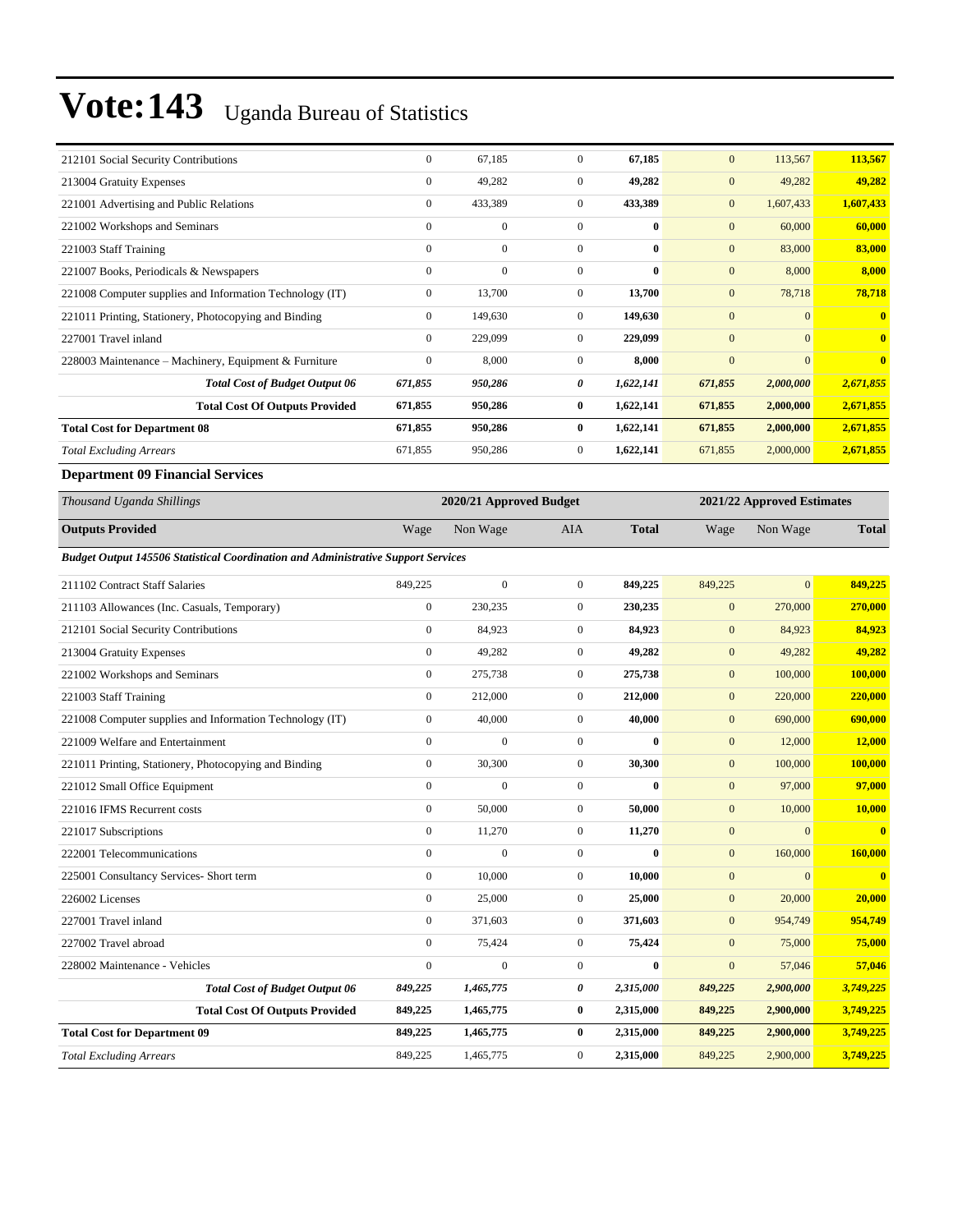#### **Department 10 Internal Audit Services**

| Thousand Uganda Shillings                                                                | 2020/21 Approved Budget<br>2021/22 Approved Estimates |                |                |              |              |                |              |
|------------------------------------------------------------------------------------------|-------------------------------------------------------|----------------|----------------|--------------|--------------|----------------|--------------|
| <b>Outputs Provided</b>                                                                  | Wage                                                  | Non Wage       | <b>AIA</b>     | <b>Total</b> | Wage         | Non Wage       | <b>Total</b> |
| <b>Budget Output 145506 Statistical Coordination and Administrative Support Services</b> |                                                       |                |                |              |              |                |              |
| 211102 Contract Staff Salaries                                                           | 341,542                                               | $\mathbf{0}$   | $\overline{0}$ | 341,542      | 341,542      | $\overline{0}$ | 341,542      |
| 211103 Allowances (Inc. Casuals, Temporary)                                              | $\mathbf{0}$                                          | 19,776         | $\overline{0}$ | 19,776       | $\mathbf{0}$ | 80,000         | 80,000       |
| 212101 Social Security Contributions                                                     | $\overline{0}$                                        | 34,154         | $\Omega$       | 34,154       | $\mathbf{0}$ | 46,654         | 46,654       |
| 213004 Gratuity Expenses                                                                 | $\mathbf{0}$                                          | 49,282         | $\overline{0}$ | 49.282       | $\mathbf{0}$ | 49,282         | 49,282       |
| 221003 Staff Training                                                                    | $\overline{0}$                                        | 63,436         | $\mathbf{0}$   | 63,436       | $\mathbf{0}$ | 200,000        | 200,000      |
| 221008 Computer supplies and Information Technology (IT)                                 | $\overline{0}$                                        | 6,000          | $\Omega$       | 6,000        | $\mathbf{0}$ | 21,000         | 21,000       |
| 221009 Welfare and Entertainment                                                         | $\mathbf{0}$                                          | $\mathbf{0}$   | $\Omega$       | $\mathbf{0}$ | $\mathbf{0}$ | 11,040         | 11,040       |
| 221012 Small Office Equipment                                                            | $\mathbf{0}$                                          | $\overline{0}$ | $\mathbf{0}$   | $\bf{0}$     | $\mathbf{0}$ | 49,584         | 49,584       |
| 225001 Consultancy Services- Short term                                                  | $\mathbf{0}$                                          | $\mathbf{0}$   | $\mathbf{0}$   | $\mathbf{0}$ | $\mathbf{0}$ | 50,000         | 50,000       |
| 227001 Travel inland                                                                     | $\overline{0}$                                        | 548,473        | $\overline{0}$ | 548,473      | $\mathbf{0}$ | 573,000        | 573,000      |
| 227002 Travel abroad                                                                     | $\mathbf{0}$                                          | 13,184         | $\overline{0}$ | 13,184       | $\mathbf{0}$ | 69,440         | 69,440       |
| <b>Total Cost of Budget Output 06</b>                                                    | 341,542                                               | 734,305        | 0              | 1,075,847    | 341,542      | 1,150,000      | 1,491,542    |
| <b>Total Cost Of Outputs Provided</b>                                                    | 341,542                                               | 734,305        | $\bf{0}$       | 1,075,847    | 341,542      | 1,150,000      | 1,491,542    |
| <b>Total Cost for Department 10</b>                                                      | 341,542                                               | 734,305        | $\bf{0}$       | 1,075,847    | 341,542      | 1,150,000      | 1,491,542    |
| <b>Total Excluding Arrears</b>                                                           | 341,542                                               | 734,305        | $\overline{0}$ | 1,075,847    | 341,542      | 1,150,000      | 1,491,542    |

**Department 11 Social Economic Surveys**

| Thousand Uganda Shillings                                               |                  | 2020/21 Approved Budget |                |              | 2021/22 Approved Estimates |              |                         |
|-------------------------------------------------------------------------|------------------|-------------------------|----------------|--------------|----------------------------|--------------|-------------------------|
| <b>Outputs Provided</b>                                                 | Wage             | Non Wage                | <b>AIA</b>     | <b>Total</b> | Wage                       | Non Wage     | <b>Total</b>            |
| <b>Budget Output 145502 Population and Social Statistics indicators</b> |                  |                         |                |              |                            |              |                         |
| 211102 Contract Staff Salaries                                          | 817,231          | $\overline{0}$          | $\overline{0}$ | 817,231      | 817,231                    | $\mathbf{0}$ | 817,231                 |
| 211103 Allowances (Inc. Casuals, Temporary)                             | $\overline{0}$   | 350,765                 | $\overline{0}$ | 350,765      | $\mathbf{0}$               | $\Omega$     | $\overline{\mathbf{0}}$ |
| 212101 Social Security Contributions                                    | $\boldsymbol{0}$ | 81,723                  | $\mathbf{0}$   | 81,723       | $\mathbf{0}$               | 81,723       | 81,723                  |
| 213001 Medical expenses (To employees)                                  | $\mathbf{0}$     | 78,500                  | $\overline{0}$ | 78,500       | $\mathbf{0}$               | $\mathbf{0}$ | $\overline{\mathbf{0}}$ |
| 213004 Gratuity Expenses                                                | $\overline{0}$   | 51,598                  | $\overline{0}$ | 51,598       | $\mathbf{0}$               | 51,598       | 51,598                  |
| 221001 Advertising and Public Relations                                 | $\overline{0}$   | 148,333                 | $\overline{0}$ | 148,333      | $\overline{0}$             | $\mathbf{0}$ | $\overline{\mathbf{0}}$ |
| 221002 Workshops and Seminars                                           | $\overline{0}$   | 120,000                 | $\overline{0}$ | 120,000      | $\overline{0}$             | $\mathbf{0}$ | $\overline{\mathbf{0}}$ |
| 221003 Staff Training                                                   | $\mathbf{0}$     | 108,000                 | $\overline{0}$ | 108,000      | $\mathbf{0}$               | $\mathbf{0}$ | $\bf{0}$                |
| 221008 Computer supplies and Information Technology (IT)                | $\mathbf{0}$     | 88,800                  | $\overline{0}$ | 88,800       | $\overline{0}$             | $\mathbf{0}$ | $\overline{\mathbf{0}}$ |
| 221009 Welfare and Entertainment                                        | $\mathbf{0}$     | 3,000                   | $\mathbf{0}$   | 3,000        | $\mathbf{0}$               | $\mathbf{0}$ | $\bf{0}$                |
| 221011 Printing, Stationery, Photocopying and Binding                   | $\overline{0}$   | 127,640                 | $\overline{0}$ | 127,640      | $\mathbf{0}$               | $\mathbf{0}$ | $\bf{0}$                |
| 222001 Telecommunications                                               | $\mathbf{0}$     | 8,400                   | $\overline{0}$ | 8,400        | $\overline{0}$             | $\mathbf{0}$ | $\bf{0}$                |
| 226002 Licenses                                                         | $\mathbf{0}$     | 75,000                  | $\overline{0}$ | 75,000       | $\mathbf{0}$               | $\mathbf{0}$ | $\bf{0}$                |
| 227001 Travel inland                                                    | $\mathbf{0}$     | 555,235                 | $\overline{0}$ | 555,235      | $\overline{0}$             | 66,679       | 66,679                  |
| 227002 Travel abroad                                                    | $\mathbf{0}$     | 16,000                  | $\overline{0}$ | 16,000       | $\overline{0}$             | $\mathbf{0}$ | $\bf{0}$                |
| 228003 Maintenance - Machinery, Equipment & Furniture                   | $\mathbf{0}$     | 28,000                  | $\overline{0}$ | 28,000       | $\overline{0}$             | $\Omega$     | $\overline{\mathbf{0}}$ |
| <b>Total Cost of Budget Output 02</b>                                   | 817,231          | 1,840,995               | 0              | 2,658,226    | 817,231                    | 200,000      | 1,017,231               |
| <b>Total Cost Of Outputs Provided</b>                                   | 817,231          | 1,840,995               | $\bf{0}$       | 2,658,226    | 817,231                    | 200,000      | 1,017,231               |
| <b>Total Cost for Department 11</b>                                     | 817,231          | 1,840,995               | $\bf{0}$       | 2,658,226    | 817,231                    | 200,000      | 1,017,231               |
| <b>Total Excluding Arrears</b>                                          | 817,231          | 1,840,995               | $\overline{0}$ | 2,658,226    | 817,231                    | 200,000      | 1,017,231               |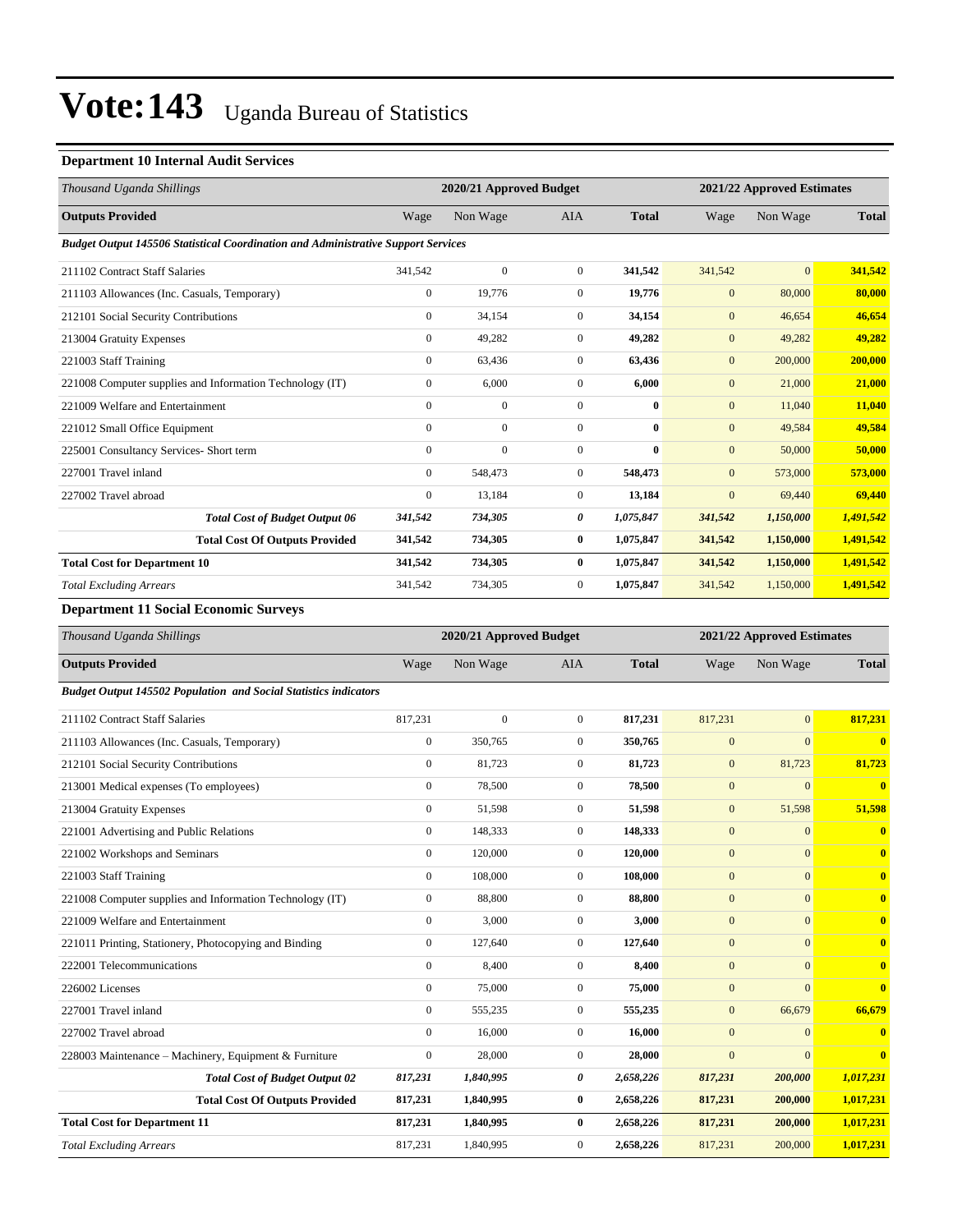#### **Department 12 Agriculture and Environmental Statistics**

| Thousand Uganda Shillings                                          | 2020/21 Approved Budget |                |                  |              | 2021/22 Approved Estimates |                |                         |
|--------------------------------------------------------------------|-------------------------|----------------|------------------|--------------|----------------------------|----------------|-------------------------|
| <b>Outputs Provided</b>                                            | Wage                    | Non Wage       | <b>AIA</b>       | <b>Total</b> | Wage                       | Non Wage       | <b>Total</b>            |
| <b>Budget Output 145503 Industrial and Agricultural indicators</b> |                         |                |                  |              |                            |                |                         |
| 211102 Contract Staff Salaries                                     | 617,759                 | $\overline{0}$ | $\overline{0}$   | 617,759      | 617,759                    | $\overline{0}$ | 617,759                 |
| 211103 Allowances (Inc. Casuals, Temporary)                        | $\mathbf{0}$            | 1,352,002      | $\overline{0}$   | 1,352,002    | $\mathbf{0}$               | 728,800        | 728,800                 |
| 212101 Social Security Contributions                               | $\mathbf{0}$            | 61.776         | $\overline{0}$   | 61,776       | $\mathbf{0}$               | 61,776         | 61,776                  |
| 213001 Medical expenses (To employees)                             | $\mathbf{0}$            | 25,800         | $\overline{0}$   | 25,800       | $\mathbf{0}$               | $\mathbf{0}$   | $\overline{\mathbf{0}}$ |
| 213004 Gratuity Expenses                                           | $\mathbf{0}$            | 51,598         | $\overline{0}$   | 51,598       | $\mathbf{0}$               | 51,598         | 51,598                  |
| 221001 Advertising and Public Relations                            | $\mathbf{0}$            | $\mathbf{0}$   | $\overline{0}$   | $\bf{0}$     | $\mathbf{0}$               | 12,000         | 12,000                  |
| 221002 Workshops and Seminars                                      | $\mathbf{0}$            | 369,500        | $\overline{0}$   | 369,500      | $\mathbf{0}$               | 107,200        | 107,200                 |
| 221003 Staff Training                                              | $\Omega$                | 120,000        | $\Omega$         | 120,000      | $\mathbf{0}$               | $\Omega$       | $\overline{\mathbf{0}}$ |
| 221008 Computer supplies and Information Technology (IT)           | $\mathbf{0}$            | 57,300         | $\overline{0}$   | 57,300       | $\mathbf{0}$               | $\overline{0}$ | $\mathbf{0}$            |
| 221009 Welfare and Entertainment                                   | $\Omega$                | 12,500         | $\overline{0}$   | 12,500       | $\mathbf{0}$               | $\overline{0}$ | $\mathbf{0}$            |
| 221011 Printing, Stationery, Photocopying and Binding              | $\mathbf{0}$            | 29,400         | $\overline{0}$   | 29,400       | $\mathbf{0}$               | 4,466          | 4,466                   |
| 222001 Telecommunications                                          | $\mathbf{0}$            | 24,820         | $\overline{0}$   | 24,820       | $\mathbf{0}$               | 19,116         | 19,116                  |
| 225001 Consultancy Services- Short term                            | $\mathbf{0}$            | 30,000         | $\overline{0}$   | 30,000       | $\mathbf{0}$               | $\mathbf{0}$   | $\overline{0}$          |
| 227001 Travel inland                                               | $\mathbf{0}$            | 1,912,040      | $\overline{0}$   | 1,912,040    | $\mathbf{0}$               | 1,637,044      | 1,637,044               |
| 227004 Fuel. Lubricants and Oils                                   | $\mathbf{0}$            | 393,360        | $\overline{0}$   | 393,360      | $\mathbf{0}$               | $\mathbf{0}$   | $\mathbf{0}$            |
| 228002 Maintenance - Vehicles                                      | $\mathbf{0}$            | 6,004          | $\overline{0}$   | 6,004        | $\mathbf{0}$               | $\mathbf{0}$   | $\mathbf{0}$            |
| <b>Total Cost of Budget Output 03</b>                              | 617,759                 | 4,446,101      | 0                | 5,063,859    | 617,759                    | 2,622,000      | 3,239,759               |
| <b>Total Cost Of Outputs Provided</b>                              | 617,759                 | 4,446,101      | $\bf{0}$         | 5,063,859    | 617,759                    | 2,622,000      | 3,239,759               |
| <b>Total Cost for Department 12</b>                                | 617,759                 | 4,446,101      | $\bf{0}$         | 5,063,859    | 617,759                    | 2,622,000      | 3,239,759               |
| <b>Total Excluding Arrears</b>                                     | 617,759                 | 4,446,101      | $\boldsymbol{0}$ | 5,063,859    | 617,759                    | 2,622,000      | 3,239,759               |

#### **Department 13 Geo - Information Services**

| Thousand Uganda Shillings                                               |                | 2020/21 Approved Budget |                |              | 2021/22 Approved Estimates |              |                         |  |
|-------------------------------------------------------------------------|----------------|-------------------------|----------------|--------------|----------------------------|--------------|-------------------------|--|
| <b>Outputs Provided</b>                                                 | Wage           | Non Wage                | <b>AIA</b>     | <b>Total</b> | Wage                       | Non Wage     | <b>Total</b>            |  |
| <b>Budget Output 145502 Population and Social Statistics indicators</b> |                |                         |                |              |                            |              |                         |  |
| 211102 Contract Staff Salaries                                          | 669,949        | $\mathbf{0}$            | $\overline{0}$ | 669,949      | 669,949                    | $\mathbf{0}$ | 669,949                 |  |
| 211103 Allowances (Inc. Casuals, Temporary)                             | $\mathbf{0}$   | $\mathbf{0}$            | $\mathbf{0}$   | $\mathbf{0}$ | $\mathbf{0}$               | 73,100       | 73,100                  |  |
| 212101 Social Security Contributions                                    | $\overline{0}$ | 66,995                  | $\mathbf{0}$   | 66,995       | $\mathbf{0}$               | 71,475       | 71,475                  |  |
| 213004 Gratuity Expenses                                                | $\mathbf{0}$   | 49,282                  | $\Omega$       | 49,282       | $\mathbf{0}$               | 44,802       | 44,802                  |  |
| 221002 Workshops and Seminars                                           | $\overline{0}$ | 19,000                  | $\overline{0}$ | 19,000       | $\mathbf{0}$               | 12,000       | 12,000                  |  |
| 221003 Staff Training                                                   | $\mathbf{0}$   | 31,000                  | $\mathbf{0}$   | 31,000       | $\mathbf{0}$               | 33,923       | 33,923                  |  |
| 221007 Books, Periodicals & Newspapers                                  | $\mathbf{0}$   | 14,400                  | $\mathbf{0}$   | 14,400       | $\mathbf{0}$               | $\Omega$     | $\mathbf{0}$            |  |
| 221008 Computer supplies and Information Technology (IT)                | $\overline{0}$ | 29,662                  | $\mathbf{0}$   | 29,662       | $\mathbf{0}$               | 12,000       | 12,000                  |  |
| 221009 Welfare and Entertainment                                        | $\mathbf{0}$   | 2,160                   | $\mathbf{0}$   | 2,160        | $\mathbf{0}$               | $\mathbf{0}$ | $\mathbf{0}$            |  |
| 221011 Printing, Stationery, Photocopying and Binding                   | $\overline{0}$ | 81,000                  | $\overline{0}$ | 81,000       | $\mathbf{0}$               | 20,000       | 20,000                  |  |
| 227001 Travel inland                                                    | $\Omega$       | 203,808                 | $\mathbf{0}$   | 203,808      | $\mathbf{0}$               | 363,900      | 363,900                 |  |
| 227002 Travel abroad                                                    | $\mathbf{0}$   | 54,479                  | $\mathbf{0}$   | 54,479       | $\overline{0}$             | $\mathbf{0}$ | $\overline{\mathbf{0}}$ |  |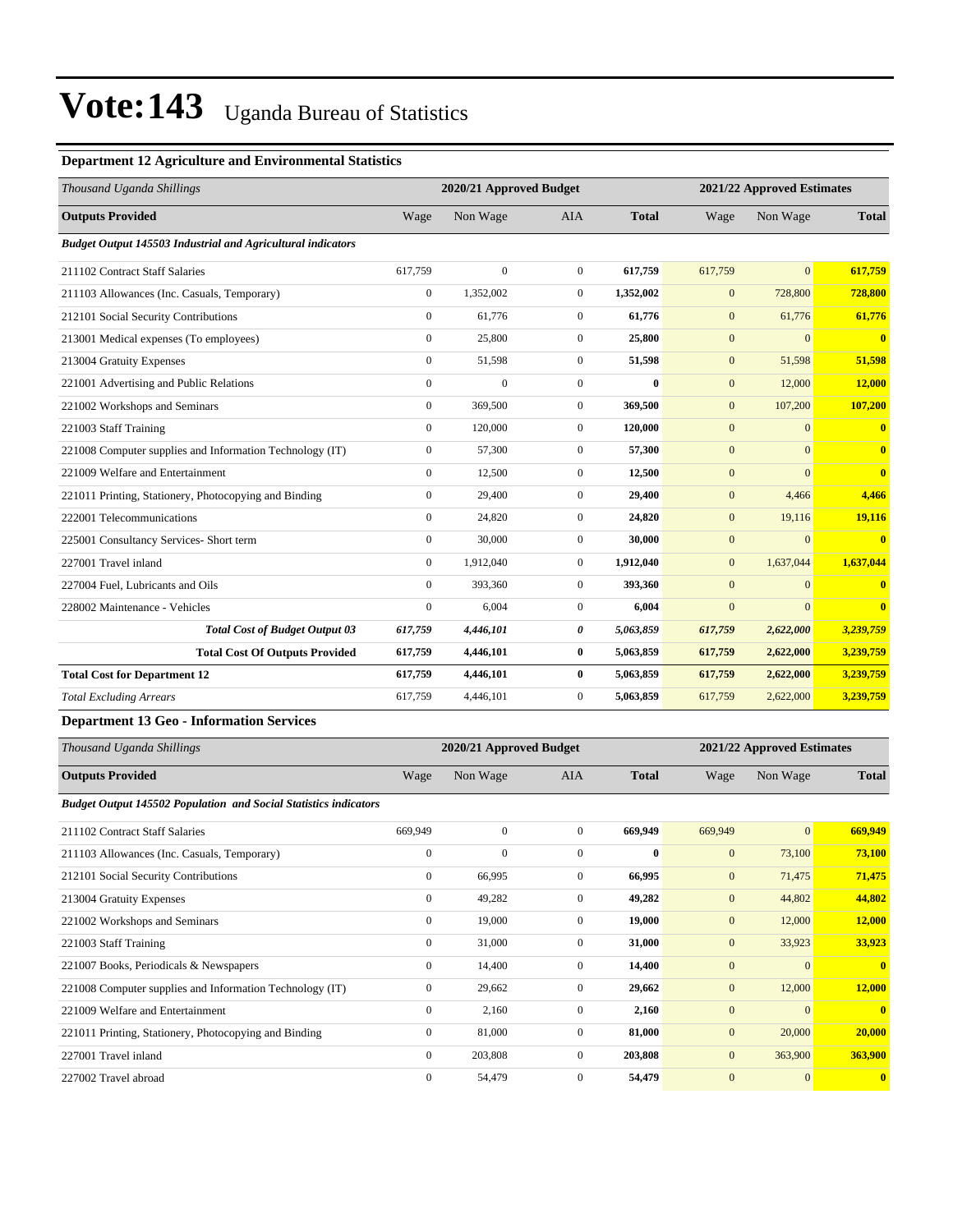| 227004 Fuel, Lubricants and Oils                                        | $\boldsymbol{0}$ | $\boldsymbol{0}$        | $\boldsymbol{0}$ | $\bf{0}$         | $\mathbf{0}$           | 8,800                      | 8,800            |
|-------------------------------------------------------------------------|------------------|-------------------------|------------------|------------------|------------------------|----------------------------|------------------|
| <b>Total Cost of Budget Output 02</b>                                   | 669,949          | 551,786                 | 0                | 1,221,735        | 669,949                | 640,000                    | 1,309,949        |
| <b>Total Cost Of Outputs Provided</b>                                   | 669,949          | 551,786                 | 0                | 1,221,735        | 669,949                | 640,000                    | 1,309,949        |
| <b>Total Cost for Department 13</b>                                     | 669,949          | 551,786                 | 0                | 1,221,735        | 669,949                | 640,000                    | 1,309,949        |
| <b>Total Excluding Arrears</b>                                          | 669,949          | 551,786                 | $\mathbf{0}$     | 1,221,735        | 669,949                | 640,000                    | 1,309,949        |
| <b>Development Budget Estimates</b>                                     |                  |                         |                  |                  |                        |                            |                  |
| Project 1626 Retooling of Uganda Bureau of Statistics                   |                  |                         |                  |                  |                        |                            |                  |
| Thousand Uganda Shillings                                               |                  | 2020/21 Approved Budget |                  |                  |                        | 2021/22 Approved Estimates |                  |
| <b>Outputs Provided</b>                                                 |                  | GoU Dev't External Fin  | <b>AIA</b>       | <b>Total</b>     | GoU Dev't External Fin |                            | <b>Total</b>     |
| <b>Budget Output 145501 Economic statistical indicators</b>             |                  |                         |                  |                  |                        |                            |                  |
| 211103 Allowances (Inc. Casuals, Temporary)                             | 157,080          | $\boldsymbol{0}$        | $\boldsymbol{0}$ | 157,080          | 794,024                | $\boldsymbol{0}$           | 794,024          |
| 213001 Medical expenses (To employees)                                  | 11,696           | $\boldsymbol{0}$        | $\boldsymbol{0}$ | 11,696           | $\mathbf{0}$           | $\mathbf{0}$               | $\bf{0}$         |
| 221001 Advertising and Public Relations                                 | $\boldsymbol{0}$ | $\boldsymbol{0}$        | $\boldsymbol{0}$ | $\bf{0}$         | 120,000                | $\mathbf{0}$               | 120,000          |
| 221002 Workshops and Seminars                                           | $\mathbf{0}$     | $\boldsymbol{0}$        | $\boldsymbol{0}$ | $\bf{0}$         | 20,500                 | $\mathbf{0}$               | 20,500           |
| 221003 Staff Training                                                   | $\boldsymbol{0}$ | $\boldsymbol{0}$        | $\boldsymbol{0}$ | $\bf{0}$         | 425,000                | $\mathbf{0}$               | 425,000          |
| 221008 Computer supplies and Information Technology (IT)                | $\boldsymbol{0}$ | $\boldsymbol{0}$        | $\boldsymbol{0}$ | $\bf{0}$         | 28,000                 | $\mathbf{0}$               | 28,000           |
| 221009 Welfare and Entertainment                                        | $\mathbf{0}$     | $\boldsymbol{0}$        | $\boldsymbol{0}$ | $\bf{0}$         | 4,230                  | $\mathbf{0}$               | 4,230            |
| 221011 Printing, Stationery, Photocopying and Binding                   | $\boldsymbol{0}$ | $\boldsymbol{0}$        | $\boldsymbol{0}$ | $\bf{0}$         | 42,700                 | $\mathbf{0}$               | 42,700           |
| 221012 Small Office Equipment                                           | $\mathbf{0}$     | $\boldsymbol{0}$        | $\boldsymbol{0}$ | $\bf{0}$         | 3,000                  | $\mathbf{0}$               | 3,000            |
| 222001 Telecommunications                                               | $\mathbf{0}$     | $\boldsymbol{0}$        | $\boldsymbol{0}$ | $\bf{0}$         | 10,000                 | $\mathbf{0}$               | 10,000           |
| 225001 Consultancy Services- Short term                                 | $\mathbf{0}$     | $\boldsymbol{0}$        | $\boldsymbol{0}$ | $\bf{0}$         | 60,610                 | $\mathbf{0}$               | 60,610           |
| 227001 Travel inland                                                    | 1,891,531        | $\boldsymbol{0}$        | $\boldsymbol{0}$ | 1,891,531        | 2,061,636              | $\mathbf{0}$               | 2,061,636        |
| 228003 Maintenance – Machinery, Equipment & Furniture                   | $\boldsymbol{0}$ | $\boldsymbol{0}$        | $\boldsymbol{0}$ | $\bf{0}$         | 30,300                 | $\mathbf{0}$               | 30,300           |
| <b>Total Cost Of Budget Output 145501</b>                               | 2,060,307        | 0                       | 0                | 2,060,307        | 3,600,000              | $\boldsymbol{\theta}$      | 3,600,000        |
| <b>Budget Output 145502 Population and Social Statistics indicators</b> |                  |                         |                  |                  |                        |                            |                  |
| 211103 Allowances (Inc. Casuals, Temporary)                             | 971,153          | $\mathbf{0}$            | $\boldsymbol{0}$ | 971,153          | 2,041,480              | $\mathbf{0}$               | 2,041,480        |
| 213001 Medical expenses (To employees)                                  | 27,400           | $\boldsymbol{0}$        | $\boldsymbol{0}$ | 27,400           | 128,500                | $\mathbf{0}$               | 128,500          |
| 221001 Advertising and Public Relations                                 | 291,000          | $\boldsymbol{0}$        | $\boldsymbol{0}$ | 291,000          | 430,000                | $\mathbf{0}$               | 430,000          |
| 221002 Workshops and Seminars                                           | 989,620          | $\overline{0}$          | $\boldsymbol{0}$ | 989,620          | 223,000                | $\boldsymbol{0}$           | 223,000          |
| 221003 Staff Training                                                   | 191,750          | 0                       | $\boldsymbol{0}$ | 191,750          | $\mathbf{0}$           | $\boldsymbol{0}$           |                  |
| 221008 Computer supplies and Information Technology (IT)                | 608,535          | $\boldsymbol{0}$        | $\mathbf{0}$     | 608,535          | 140,000                | $\mathbf{0}$               | 140,000          |
| 221009 Welfare and Entertainment                                        | 58,203           | $\boldsymbol{0}$        | $\boldsymbol{0}$ | 58,203           | 12,000                 | $\mathbf{0}$               | 12,000           |
| 221011 Printing, Stationery, Photocopying and Binding                   | 119,970          | $\boldsymbol{0}$        | $\boldsymbol{0}$ | 119,970          | 152,640                | $\mathbf{0}$               | 152,640          |
| 222001 Telecommunications                                               | 8,400            | $\boldsymbol{0}$        | $\boldsymbol{0}$ | 8,400            | 96,800                 | $\boldsymbol{0}$           | 96,800           |
| 222002 Postage and Courier                                              | 6,000            | $\boldsymbol{0}$        | $\boldsymbol{0}$ | 6,000            | $\boldsymbol{0}$       | $\boldsymbol{0}$           | $\boldsymbol{0}$ |
| 227001 Travel inland                                                    | 4,036,365        | $\boldsymbol{0}$        | $\boldsymbol{0}$ | 4,036,365        | 4,012,580              | $\mathbf{0}$               | 4,012,580        |
| 227002 Travel abroad                                                    | 47,411           | $\boldsymbol{0}$        | $\boldsymbol{0}$ | 47,411           | $\boldsymbol{0}$       | $\mathbf{0}$               | $\bf{0}$         |
| 227004 Fuel, Lubricants and Oils                                        | $\boldsymbol{0}$ | $\boldsymbol{0}$        | $\boldsymbol{0}$ | $\bf{0}$         | 165,000                | $\mathbf{0}$               | 165,000          |
| 228002 Maintenance - Vehicles                                           | 246,000          | $\boldsymbol{0}$        | $\boldsymbol{0}$ | 246,000          | 200,000                | $\mathbf{0}$               | 200,000          |
| 228003 Maintenance - Machinery, Equipment & Furniture                   | 40,648           | $\boldsymbol{0}$        | $\boldsymbol{0}$ | 40,648           | 48,000                 | $\boldsymbol{0}$           | 48,000           |
| Total Cost Of Budget Output 145502                                      | 7,642,455        | 0                       | 0                | 7,642,455        | 7,650,000              | $\boldsymbol{\theta}$      | 7,650,000        |
| <b>Budget Output 145503 Industrial and Agricultural indicators</b>      |                  |                         |                  |                  |                        |                            |                  |
| 211103 Allowances (Inc. Casuals, Temporary)                             | $\boldsymbol{0}$ | $\boldsymbol{0}$        | $\boldsymbol{0}$ | 0                | 690,000                | $\mathbf{0}$               | 690,000          |
| 221001 Advertising and Public Relations                                 | $\boldsymbol{0}$ | $\boldsymbol{0}$        | $\boldsymbol{0}$ | $\boldsymbol{0}$ | 101,000                | $\mathbf{0}$               | 101,000          |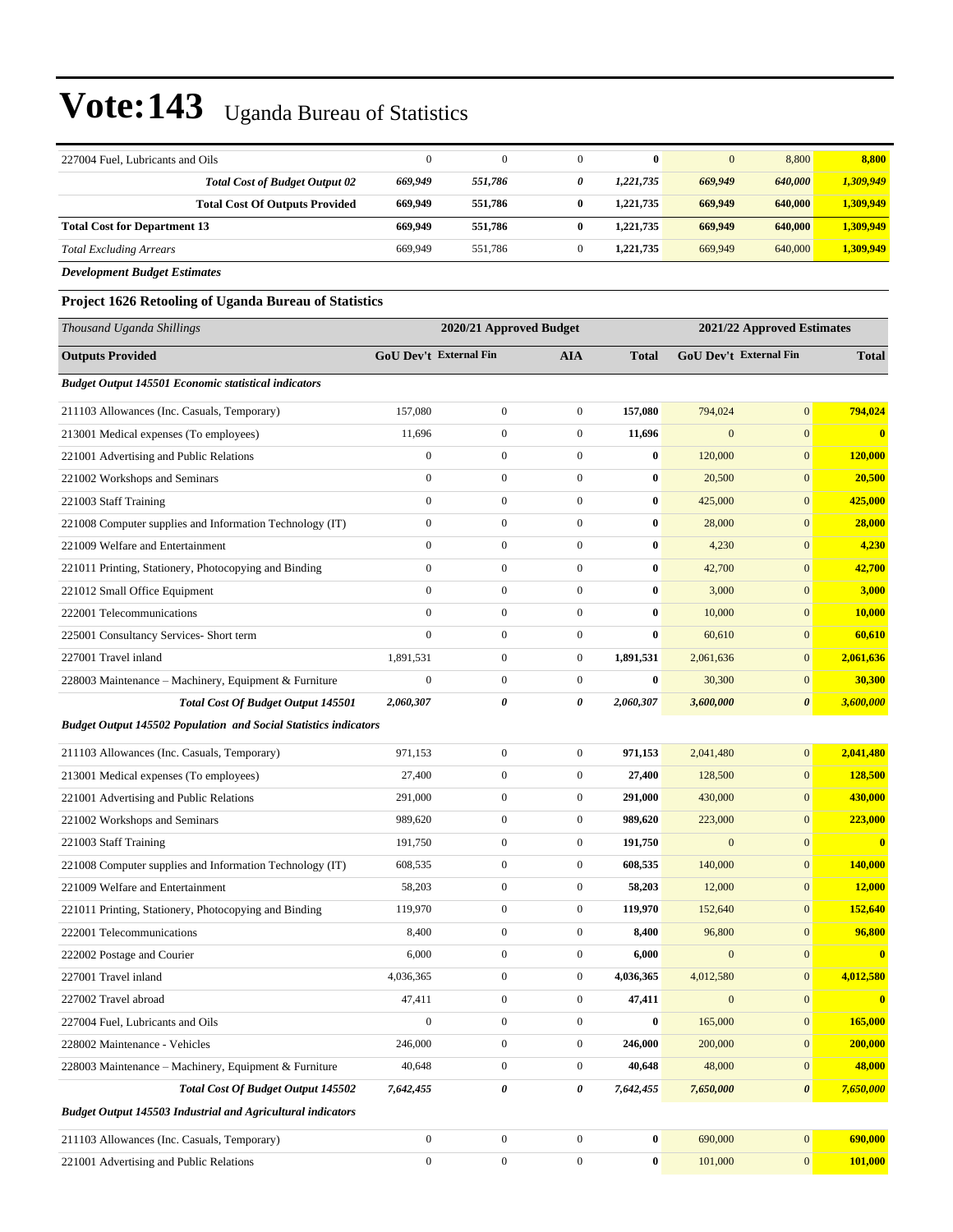| 227001 Travel inland                                                                     | 505,082          | $\boldsymbol{0}$ | $\boldsymbol{0}$ | 505,082   | 1,209,000        | $\mathbf{0}$          | 1,209,000               |
|------------------------------------------------------------------------------------------|------------------|------------------|------------------|-----------|------------------|-----------------------|-------------------------|
| Total Cost Of Budget Output 145503                                                       | 505,082          | 0                | 0                | 505,082   | 2,000,000        | $\boldsymbol{\theta}$ | 2,000,000               |
| <b>Budget Output 145504 District Statistics and Capacity Building</b>                    |                  |                  |                  |           |                  |                       |                         |
| 213004 Gratuity Expenses                                                                 | 132,546          | $\mathbf{0}$     | $\boldsymbol{0}$ | 132,546   | $\overline{0}$   | $\overline{0}$        | $\overline{\mathbf{0}}$ |
| 221002 Workshops and Seminars                                                            | 152,360          | $\boldsymbol{0}$ | $\boldsymbol{0}$ | 152,360   | $\mathbf{0}$     | $\mathbf{0}$          | $\overline{\mathbf{0}}$ |
| 221003 Staff Training                                                                    | $\boldsymbol{0}$ | $\mathbf{0}$     | $\boldsymbol{0}$ | $\bf{0}$  | 590,100          | $\mathbf{0}$          | 590,100                 |
| 221008 Computer supplies and Information Technology (IT)                                 | $\mathbf{0}$     | $\boldsymbol{0}$ | $\boldsymbol{0}$ | $\bf{0}$  | 400,000          | $\mathbf{0}$          | 400,000                 |
| 221011 Printing, Stationery, Photocopying and Binding                                    | 4,000            | $\mathbf{0}$     | $\boldsymbol{0}$ | 4,000     | $\mathbf{0}$     | $\mathbf{0}$          | $\overline{\mathbf{0}}$ |
| 227001 Travel inland                                                                     | 873,217          | $\mathbf{0}$     | $\boldsymbol{0}$ | 873,217   | 231,900          | $\mathbf{0}$          | 231,900                 |
| Total Cost Of Budget Output 145504                                                       | 1,162,123        | 0                | 0                | 1,162,123 | 1,222,000        | $\boldsymbol{\theta}$ | 1,222,000               |
| Budget Output 145505 National statistical system database maintained                     |                  |                  |                  |           |                  |                       |                         |
| 221002 Workshops and Seminars                                                            | $\boldsymbol{0}$ | $\boldsymbol{0}$ | $\boldsymbol{0}$ | $\bf{0}$  | 71,000           | $\mathbf{0}$          | 71,000                  |
| 221003 Staff Training                                                                    | $\mathbf{0}$     | $\boldsymbol{0}$ | $\boldsymbol{0}$ | 0         | 47,000           | $\boldsymbol{0}$      | 47,000                  |
| 221008 Computer supplies and Information Technology (IT)                                 | 2,824,653        | $\boldsymbol{0}$ | $\boldsymbol{0}$ | 2,824,653 | 1,604,000        | $\mathbf{0}$          | 1,604,000               |
| 221009 Welfare and Entertainment                                                         | $\boldsymbol{0}$ | $\boldsymbol{0}$ | $\boldsymbol{0}$ | $\bf{0}$  | 4,000            | $\mathbf{0}$          | 4,000                   |
| 221011 Printing, Stationery, Photocopying and Binding                                    | $\mathbf{0}$     | $\boldsymbol{0}$ | $\boldsymbol{0}$ | 0         | 101,800          | $\mathbf{0}$          | 101,800                 |
| 221017 Subscriptions                                                                     | 74,000           | $\mathbf{0}$     | $\boldsymbol{0}$ | 74,000    | 95,200           | $\mathbf{0}$          | 95,200                  |
| 222001 Telecommunications                                                                | $\mathbf{0}$     | $\boldsymbol{0}$ | $\boldsymbol{0}$ | 0         | 180,000          | $\mathbf{0}$          | 180,000                 |
| 225001 Consultancy Services- Short term                                                  | 205,000          | $\boldsymbol{0}$ | $\mathbf{0}$     | 205,000   | 37,000           | $\mathbf{0}$          | 37,000                  |
| 226001 Insurances                                                                        | $\boldsymbol{0}$ | $\boldsymbol{0}$ | $\boldsymbol{0}$ | $\bf{0}$  | 30,000           | $\mathbf{0}$          | 30,000                  |
| 226002 Licenses                                                                          | 138,500          | $\boldsymbol{0}$ | $\boldsymbol{0}$ | 138,500   | $\mathbf{0}$     | $\mathbf{0}$          | $\overline{\mathbf{0}}$ |
| 227001 Travel inland                                                                     | $\boldsymbol{0}$ | $\mathbf{0}$     | $\boldsymbol{0}$ | $\bf{0}$  | 30,000           | $\mathbf{0}$          | 30,000                  |
| Total Cost Of Budget Output 145505                                                       | 3,242,153        | $\pmb{\theta}$   | 0                | 3,242,153 | 2,200,000        | $\boldsymbol{\theta}$ | 2,200,000               |
| <b>Budget Output 145506 Statistical Coordination and Administrative Support Services</b> |                  |                  |                  |           |                  |                       |                         |
| 211103 Allowances (Inc. Casuals, Temporary)                                              | 680,480          | $\boldsymbol{0}$ | $\boldsymbol{0}$ | 680,480   | $\mathbf{0}$     | $\mathbf{0}$          | $\overline{\mathbf{0}}$ |
| 213001 Medical expenses (To employees)                                                   | 688,000          | $\mathbf{0}$     | $\boldsymbol{0}$ | 688,000   | $\mathbf{0}$     | $\mathbf{0}$          | $\mathbf{0}$            |
| 213004 Gratuity Expenses                                                                 | 679,929          | $\boldsymbol{0}$ | $\boldsymbol{0}$ | 679,929   | $\mathbf{0}$     | $\mathbf{0}$          | $\mathbf{0}$            |
| 221001 Advertising and Public Relations                                                  | 113,750          | $\boldsymbol{0}$ | $\mathbf{0}$     | 113,750   | $\mathbf{0}$     | $\mathbf{0}$          | $\mathbf{0}$            |
| 221002 Workshops and Seminars                                                            | 670,850          | $\boldsymbol{0}$ | $\boldsymbol{0}$ | 670,850   | $\mathbf{0}$     | $\mathbf{0}$          | $\mathbf{0}$            |
| 221003 Staff Training                                                                    | 496,000          | $\mathbf{0}$     | $\boldsymbol{0}$ | 496,000   | $\mathbf{0}$     | $\mathbf{0}$          | $\overline{\mathbf{0}}$ |
| 221008 Computer supplies and Information Technology (IT)                                 | 138,818          | $\boldsymbol{0}$ | $\boldsymbol{0}$ | 138,818   | 68,000           | $\overline{0}$        | 68,000                  |
| 221009 Welfare and Entertainment                                                         | 60,000           | $\boldsymbol{0}$ | $\boldsymbol{0}$ | 60,000    | 111,300          | $\boldsymbol{0}$      | 111,300                 |
| 221011 Printing, Stationery, Photocopying and Binding                                    | 27,800           | $\boldsymbol{0}$ | $\boldsymbol{0}$ | 27,800    | $\mathbf{0}$     | $\boldsymbol{0}$      | $\bf{0}$                |
| 221017 Subscriptions                                                                     | 20,000           | $\boldsymbol{0}$ | $\boldsymbol{0}$ | 20,000    | $\boldsymbol{0}$ | $\mathbf{0}$          | $\bf{0}$                |
| 223003 Rent – (Produced Assets) to private entities                                      | 60,000           | $\boldsymbol{0}$ | $\boldsymbol{0}$ | 60,000    | $\boldsymbol{0}$ | $\boldsymbol{0}$      | $\bf{0}$                |
| 223005 Electricity                                                                       | 100,000          | $\boldsymbol{0}$ | $\boldsymbol{0}$ | 100,000   | $\boldsymbol{0}$ | $\mathbf{0}$          | $\bf{0}$                |
| 223006 Water                                                                             | 60,000           | $\boldsymbol{0}$ | $\boldsymbol{0}$ | 60,000    | $\mathbf{0}$     | $\mathbf{0}$          | $\bf{0}$                |
| 225001 Consultancy Services- Short term                                                  | 81,000           | $\boldsymbol{0}$ | $\boldsymbol{0}$ | 81,000    | $\boldsymbol{0}$ | $\boldsymbol{0}$      | $\bf{0}$                |
| 226001 Insurances                                                                        | 248,000          | $\boldsymbol{0}$ | $\boldsymbol{0}$ | 248,000   | 709,000          | $\mathbf{0}$          | 709,000                 |
| 227001 Travel inland                                                                     | 722,085          | $\boldsymbol{0}$ | $\boldsymbol{0}$ | 722,085   | 300,450          | $\boldsymbol{0}$      | 300,450                 |
| 227002 Travel abroad                                                                     | 152,920          | $\boldsymbol{0}$ | $\boldsymbol{0}$ | 152,920   | $\boldsymbol{0}$ | $\mathbf{0}$          | $\bf{0}$                |
| 227004 Fuel, Lubricants and Oils                                                         | 32,000           | $\boldsymbol{0}$ | $\boldsymbol{0}$ | 32,000    | $\mathbf{0}$     | $\boldsymbol{0}$      | $\bf{0}$                |
| 228001 Maintenance - Civil                                                               | 371,873          | $\boldsymbol{0}$ | $\boldsymbol{0}$ | 371,873   | 1,190,000        | $\boldsymbol{0}$      | 1,190,000               |
| 228002 Maintenance - Vehicles                                                            | 186,000          | $\boldsymbol{0}$ | $\boldsymbol{0}$ | 186,000   | $\boldsymbol{0}$ | $\mathbf{0}$          | $\overline{\mathbf{0}}$ |